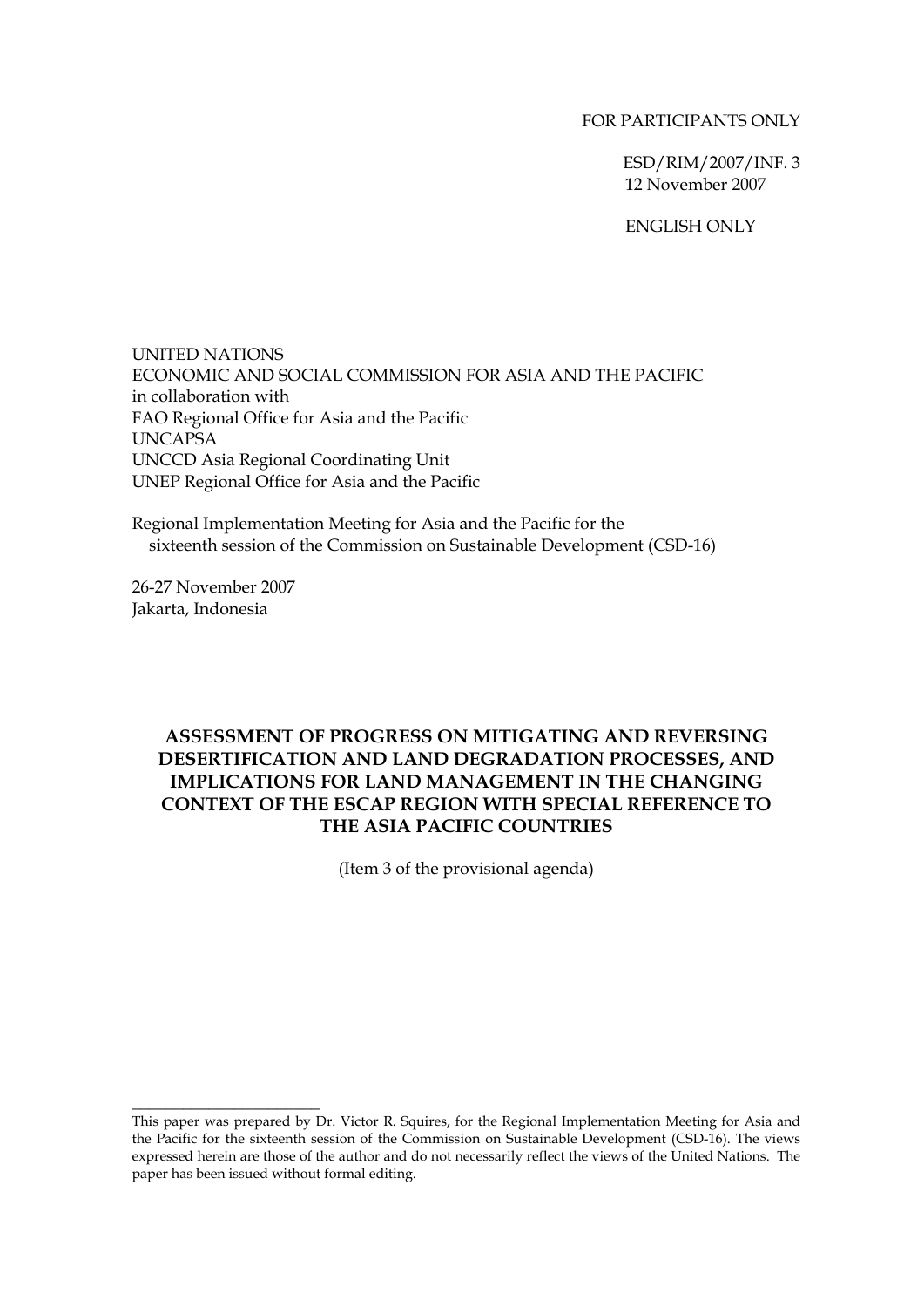## **SETTING THE SCENES**

1. The Asian and Pacific region bear severe consequences of land degradation and desertification<sup>1</sup>, with more and more land each year increasingly showing its effects. Clearly, the associated financial and human welfare consequences are a major concern.

2. Asia and the Pacific is a region of rapidly changing economies and societies. For the eighth consecutive year, developing economies in the Asian and Pacific region grew faster than those in all other regions at 7.9 per cent in 20062 .In addition to its newlyacquired status as the production centre of the world, it is also becoming the breadbasket to the world. The unprecedented economic growth in the Asian and Pacific region over the past three decades has therefore had profound impacts on agriculture and rural development, land resources and the demand for water.

3. Although the agricultural sector (including animal husbandry, forestry and fisheries) continues to grow, it is declining in relative importance in Asia, both in terms of its contribution to GDP and its share of the labour force. Farm households are diversifying their sources of income toward services and industry, or leaving the agricultural sector altogether.

4. However, a substantial proportion of the region's population is still dependent on this sector, which is undergoing tremendous change. Increasing per capita income and the influences of growing urbanization and globalization, represent both opportunities and challenges for the agricultural sector. Changing food consumption, marketing and trade patterns, together with increased competition for resources from other sectors, have exerted tremendous pressure on the agricultural sector to become more productive, more competitive and more efficient.

5. The ESCAP region covers a large and diverse range of ecosystems, including deserts, forests, rivers, lakes and seas. The forest cover is second largest in the world, encompassing large tracts of biologically rich tropical forest. Over two thirds of the world's coral reefs and one third of the world's mangrove areas are also located in the region.

6. In recent times, three factors have contributed most directly to the excessive pressure on the environment and natural resources in Asian and Pacific region: a doubling of the region's population over the past four decades; a tripling of the regional economic output in the last two decades; and the persistence of poverty which *inter alia* has had economic and social consequences on the capacity of some governments to implement planned activities relating to environmental protection and sustainable development.

7. Desertification manifests itself in many different forms across the vast Asian continent**.** Out of a total land area of 4.3 billion hectares, Asia contains some 1.7 billion hectares of arid, semi-arid, and dry sub-humid land reaching from the Mediterranean coast to the shores of the Pacific. Degraded areas include expanding deserts in China,

<sup>1</sup> Desertification is defined by UN as land degradation in dryland (arid, semi-arid sub-humid) areas that is caused by a combination of natural and human-induced factors.

<sup>2</sup> ESCAP Economic and Social Survey of Asia and the Pacific 2007.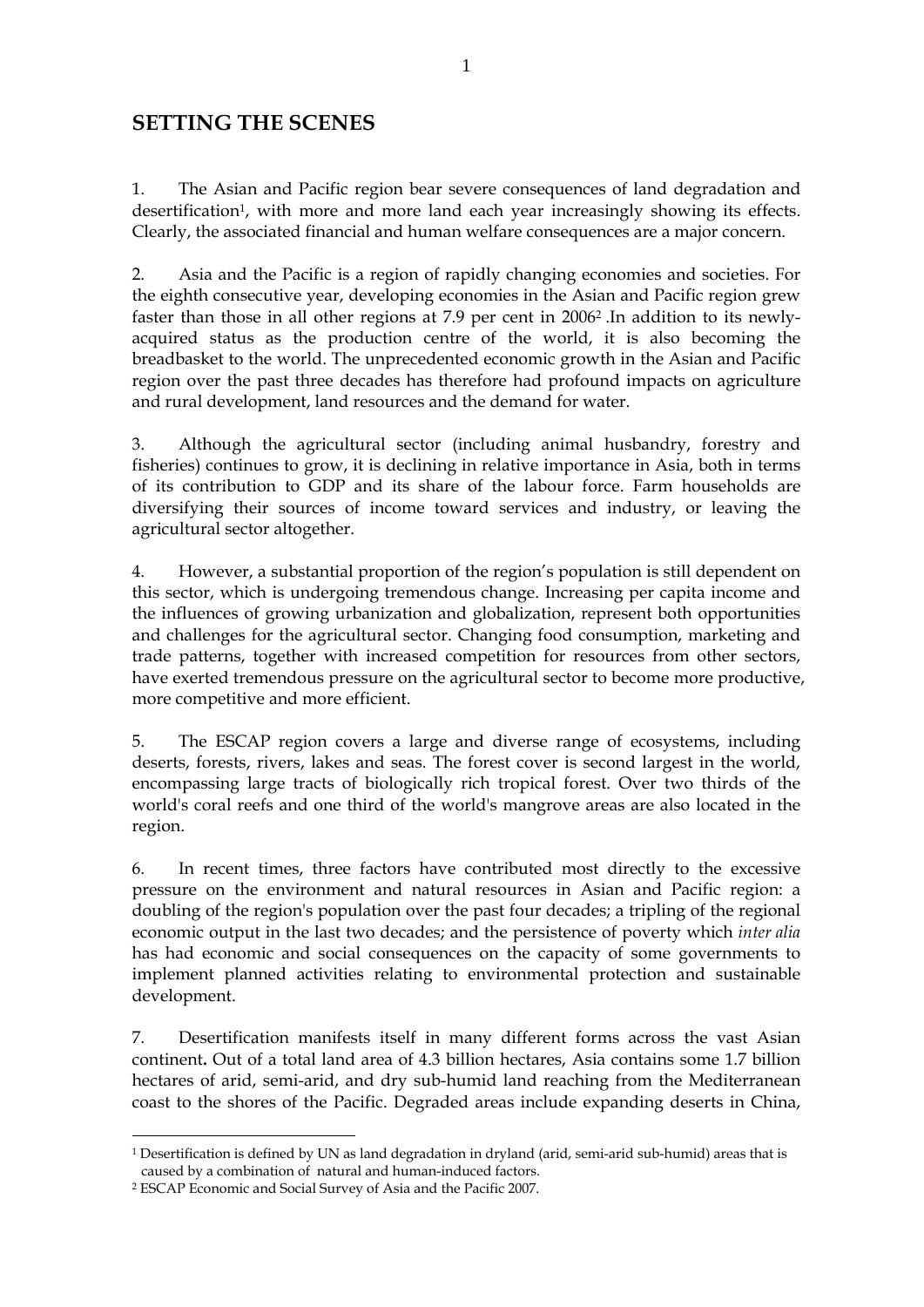India, Iran, Mongolia and Pakistan, the sand dunes of Central Asia, the steeply eroded mountain slopes of Nepal, and the deforested and overgrazed highlands of the Lao People's Democratic Republic. Asia, in terms of the number of people affected by desertification and drought, is the most severely affected continent.

8. The increasing population has been exacerbating the pressure for exploiting natural resources. The population in the subregion is over 500 million, the man-land ratio<sup>3</sup> is about 1:1 and poverty occurs in the agricultural sector in some partner countries. The intensification and expansion of agricultural activities have caused significant reduction in the ecosystem resilience and therefore agricultural and pastoral pursuits are becoming more vulnerable to continuing external pressure. Most countries are severely affected by land degradation and loss of biodiversity. Deforestation coupled with unsustainable management of natural resources is causing enormous environmental problems, including land degradation (loss of soil fertility, reduction in land productivity, soil erosion), flash floods, loss of biodiversity, and other associated problems.

9. Many areas are suffering from serious water erosion, mainly because of unsustainable land management practices. Some areas are subject to acute problems of shifting sands and some areas are subject to periodic inundation and water logging and salinity problems while land slips and slope instability present challenges in others. Today, climatic changes and human activities are cited as the main causes of desertification. A considerable role is played by complex interactions of physical, biological, political, social, cultural and economic factors. Un-sustainable land-use practices by the local population and human settlement patterns are conductive to desertification processes.

10. Today many land use strategies and methods are no longer suitable in the face of economic and political changes and because of population growth and the trend for nomadic pastoralists to become sedentary. Other factors frequently identified as contributing to desertification and preventing sustainable natural resources management are lack of legal security for land users, land tenure issues, lack of technical expertise, and unfavorable global economic factors (notably world trade conditions). Wars, political upheaval and other human induced catastrophes also contribute to processes of land degradation in some countries e.g. Afghanistan and some Central Asian countries. These developments have *inter alia* led to soil exhaustion, overgrazing and deforestation, thus placing in jeopardy the future of the productive natural resources base

11. None of the developing countries in Asia and the Pacific are on track to meet all of the Millennium Development Goals (MDGs) by 2015. As of 2000 - 2002, there were still 548 million undernourished people in the developing and transition economies of Asia and the Pacific. Many farmers, and herders, are exceedingly vulnerable to floods, droughts and cyclones as well as less frequent events such as earthquakes and tsunamis. Absolute income gaps between the richest and poorest quintiles as well as gaps between rural and urban areas in terms of the quality of life and livelihood opportunities are widening.

1

<sup>3</sup> Persons per ha or km2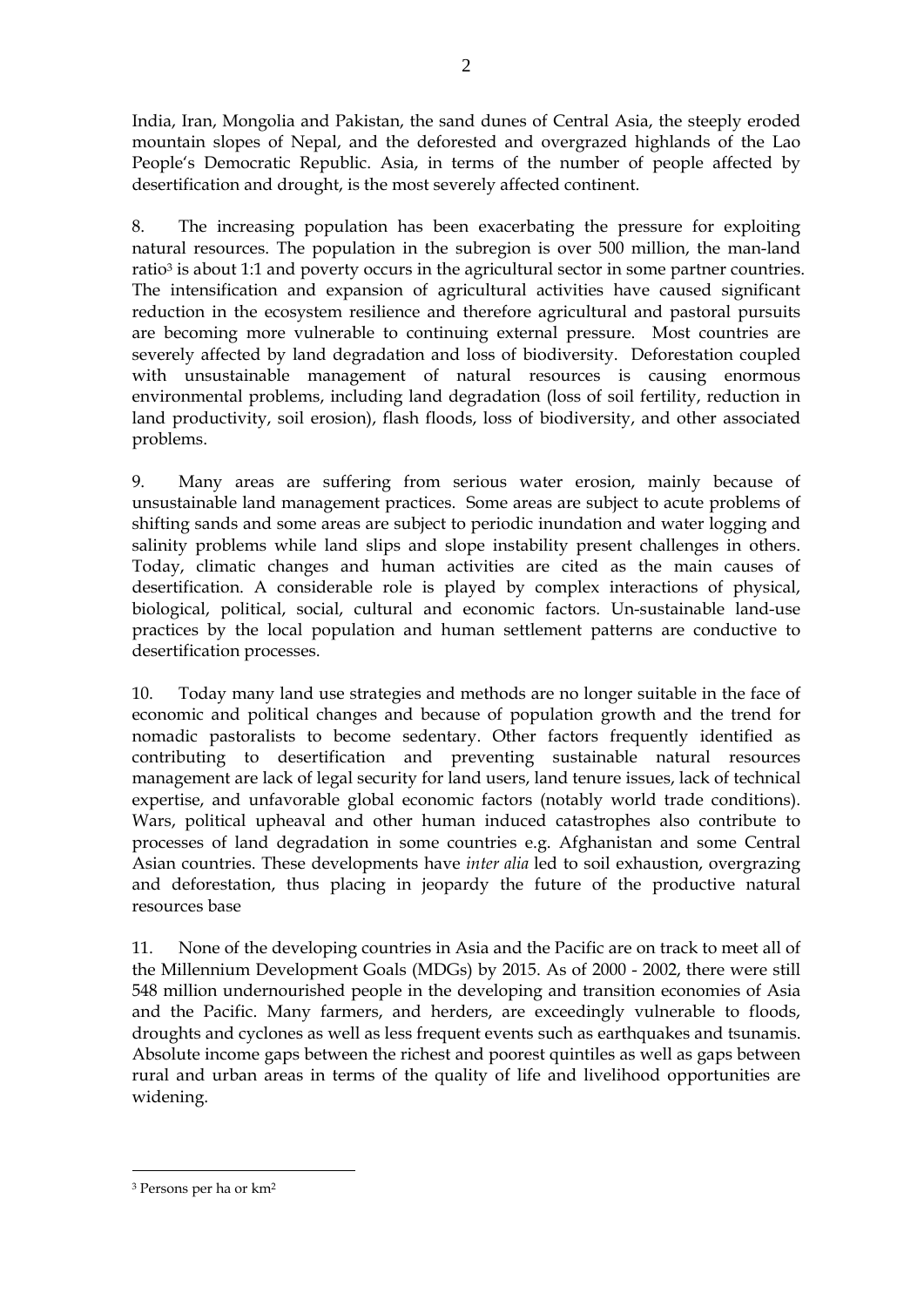12. Meeting these needs implies continued economic growth on an alreadyconstrained resource base. Asia and the Pacific region has the lowest per capita availability of natural resources, and highest population density of all global regions, based on measures of biocapacity developed through ecological "footprinting" methodologies. This is reflected in the fact that the region has used almost all of the available land that is suitable for agriculture, while the demand for agricultural products continues to grow. Land loss to urbanization is increasing the pressure to raise crop yields, while non-food crops are claiming expanding land areas. It also implies that there is a massive and growing demand for the ecosystem goods and services<sup>4</sup>, far exceeding that in other regions. Where the demand outstrips the supply of ecological resources, or ecological resources are abused, the result is degraded land, desertification, drought and vulnerability to natural disasters, particularly in rural areas. In a context of climate change (see Section 3) the risks of such negative impacts are multiplied.

13. Healthy ecosystems provide vital services such as water flows, nutrient cycling and biomass production which underpin rural livelihoods (Table 1). As ecosystems become degraded, their capacities to deliver such services are undermined. Furthermore, healthy ecosystems buffer against extreme weather events such as recurrent droughts and floods. These capabilities are undermined as ecosystems are degraded by land degradation. The relationships between land use and ecosystems are dynamic as usage patterns shift and ecosystems evolve. Every land use option we consider has associated consequences for ecosystems and livelihoods and the resilience of ecosystems has significant bearing on what land uses are viable in the future.

| Provisioning<br>Goods produced or<br>provided by ecosystems<br>Food<br>Fresh water<br>• Wood fuel<br>Timber<br>$\bullet$<br>Fiber<br>٠<br><b>Biochemicals</b><br>$\bullet$<br><b>Genetic resources</b> | Regulating<br>Benefits obtained from<br>regulation of ecosystem<br>processes<br>• Climate regulation<br>Disease regulation<br>• Flood regulation<br><b>Water purification</b> | Cultural<br>Non-material benefits<br>obtained from ecosystems<br>Spiritual<br>Inspirational<br>• Aesthetic<br>• Educational<br>• Recreational |  |
|--------------------------------------------------------------------------------------------------------------------------------------------------------------------------------------------------------|-------------------------------------------------------------------------------------------------------------------------------------------------------------------------------|-----------------------------------------------------------------------------------------------------------------------------------------------|--|
| Supporting Services necessary for production of other services<br>$\overline{a}$ and $\overline{a}$ and $\overline{a}$                                                                                 |                                                                                                                                                                               |                                                                                                                                               |  |

Table 1 The benefits people derive from ecosystem services fall under three main categories.

Soil formation & conservation

• Nutrient cycling

• Primary production

*Supporting biodiversity*

<sup>4</sup> UN Economic Commission for Europe definition: 'A variety of processes through which natural ecosystems, and the species that they contain, help sustain human life'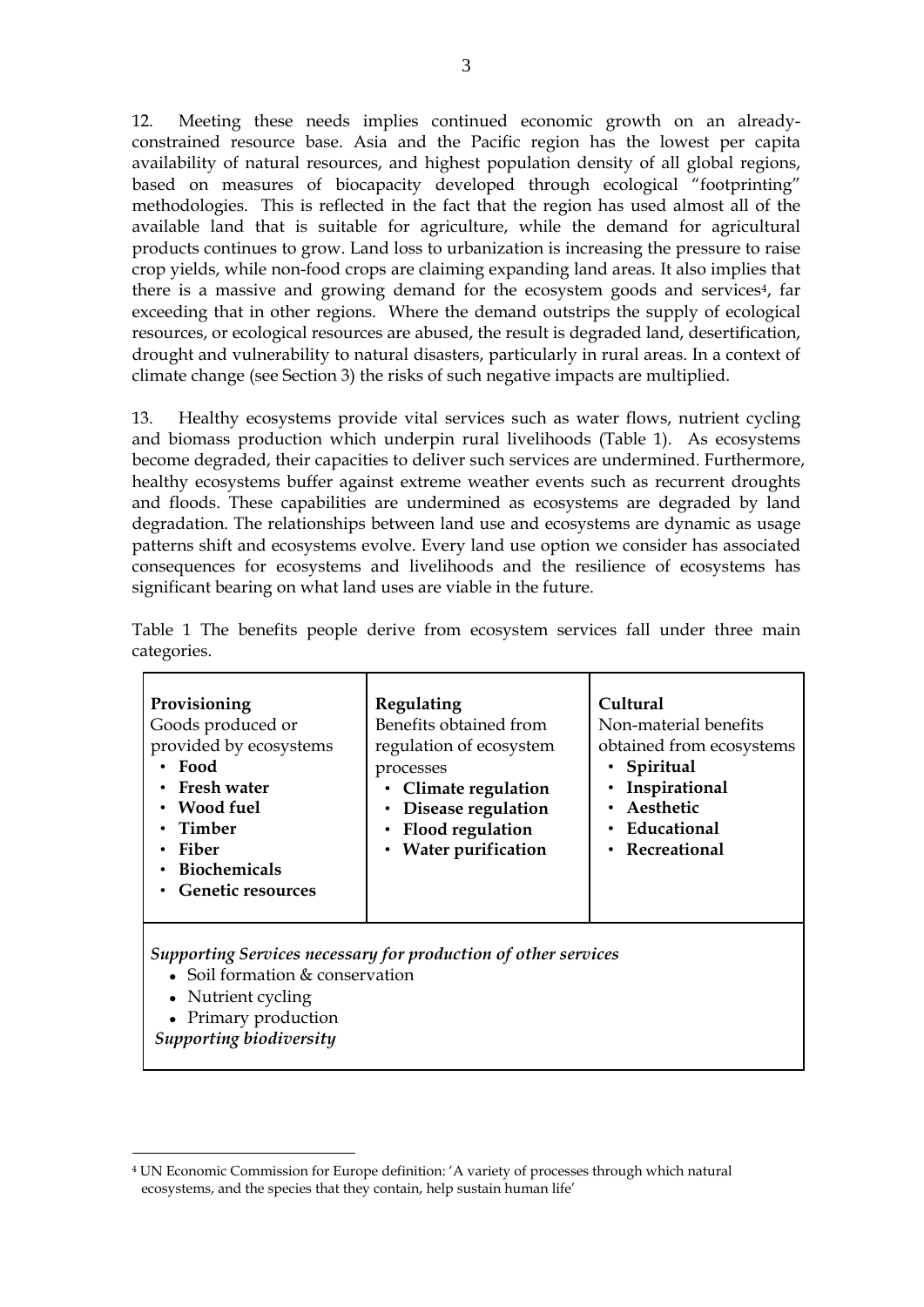14. Human security in rural areas is therefore a growing concern due to their vulnerability to ecological changes<sup>5</sup>. However, human security is also impacted by economic changes; increasing commercialization and specialization of agriculture have pointed to concerns that small farmer/herder households may be left out of the growth process unless specifically empowered to effectively participate and benefit from it.

15. In the above context, each country, and the region as a whole, must consider how policies, plans and institutions that impact on agriculture and land use, can ensure that the increasing demand for land resources and water be sustainably met, while supporting the development of a vibrant rural sector. The *28th FAO Regional Conference for Asia and the Pacific* recognized the importance of building a resilient rural society through the adoption of good agricultural practices and sustainable rural development. The Conference considered the experiences, lessons and implications of rapid economic growth for agriculture and food security in the region based on a diagnostic study carried out by FAO. They had generally positive experiences with respect to poverty reduction, food security and rural development, but had also exposed important challenges related to growing income disparities, declining rates of agricultural growth, and environmental degradation. The ESCAP*Fifth Ministerial Conference on Environment and Development in Asia and the Pacific*, held in 2005, stressed the need for urgent action to promote environmentally sustainable economic growth or "green growth", taking into account the declining resource base and increasing demands placed on this resource base by the rapid economic growth and environmentally unsustainable growth patterns manifested in the region.

16. Climate change adds a new dimension to this question; how can this challenge be met in a context of increasing risk of drought and desertification. As the latest *Assessment Report of the Intergovernmental Panel on Climate Change's Working Group*6 has made clear, unmitigated climate change will have severe consequences for ecosystems and livelihoods (see Section 3).

17. The clear urgency and gravity of such problems have given great impetus to the implementation of the various SubRegional Action Plans SRAPs under the UNCCD and other initiatives more specifically related to croplands in the better-watered areas of the member countries. Preparations for Regional Implementation Meeting (RIM) for Asia and Pacific and the 16 session of the Commission on Sustainable Development (CSD-16)include intense negotiations at the regional and subregional levels regarding the elaboration of National, Subregional and Regional Action Programmes (NAPs, SRAPs, RAPs) related to the whole issue of sustainable land use in areas prone to desertification and drought.

18. Most affected countries have already taken preliminary steps leading towards the drafting of such programmes. As RIM and CSD-16 approaches, however, their actual negotiation and preparation becomes crucial. UNCCD Party countries have undertaken to:

• Adopt an integrated approach to desertification and drought (with obvious implications for land management).

<sup>5</sup> Ecological refugees are an important factor affecting China's economic and social development (see "Grapes of Wrath in Inner Mongolia**"** a May 2001 report from U.S. Embassy Beijing*)*

<sup>6</sup> IPCC 4th Assessment Report 2007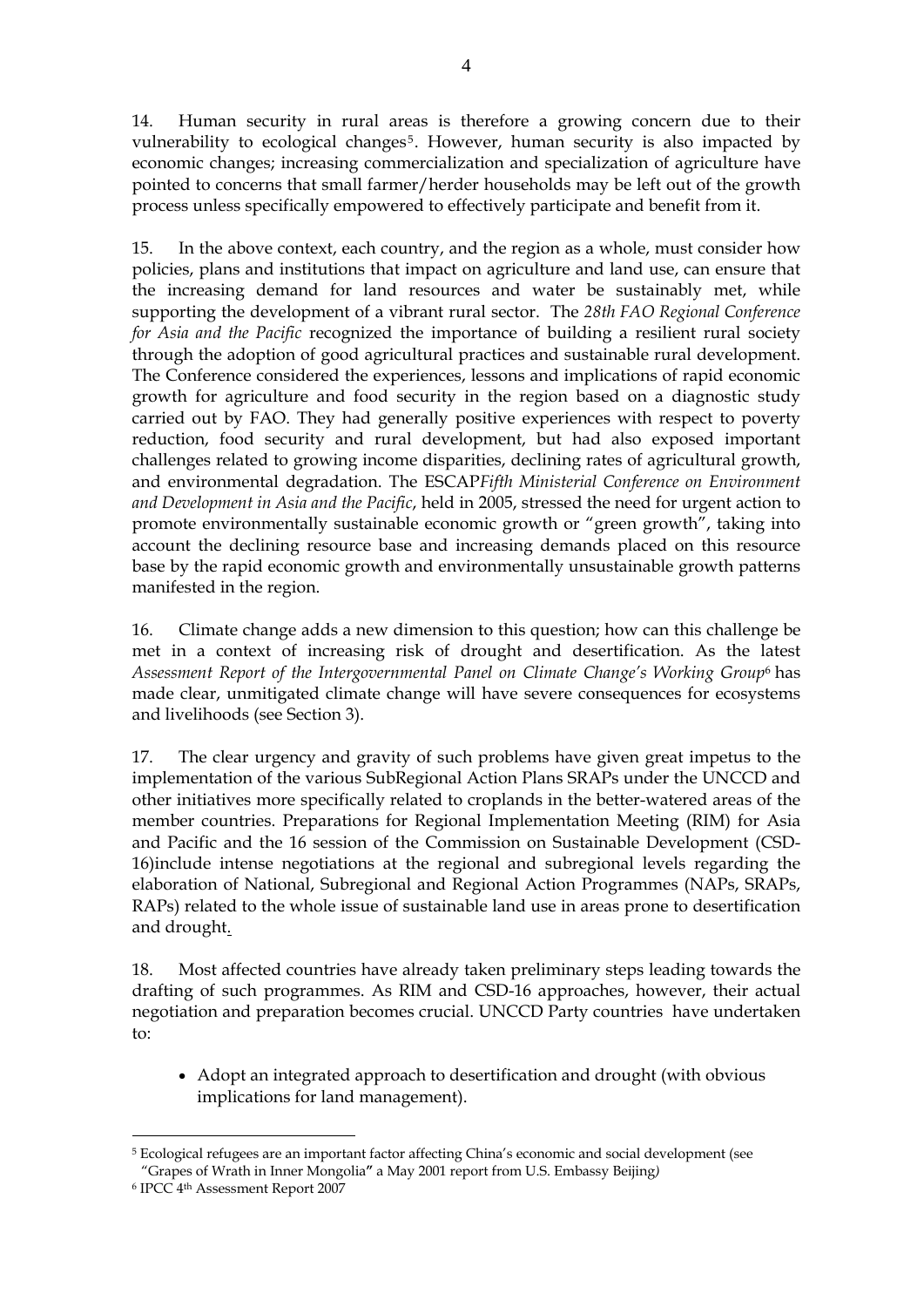- Give due attention to the differing situation of affected developing country parties.
- Integrate strategies of poverty eradication.
- Promote cooperation among affected country parties.
- Cooperate with relevant intergovernmental organization and NGOs.
- Promote the use of existing bilateral and multilateral financial mechanisms and arrangements.

## *(a) The different challenges faced by countries in each ESCAP subregion and the reasons why these are key challenges*

## *Land degradation and desertification are major environmental issues*

19. Desertification is a global environmental problem; inevitably there must be certain restrictions imposed on the sovereignty of states. The UNCCD requires reform of domestic affairs, a condition that country parties to the Convention signed up for. Land degradation<sup>7</sup> will remain an important global issue for the 21st century because of its adverse impact on rural productivity and the environment, and its effect on food security and the quality of life. Productivity impacts of land degradation are due to a decline in land quality on site where degradation occurs (e.g. erosion) and off site where sediments are deposited. However, the on-site impacts of land degradation on productivity are easily masked due to use of additional inputs and adoption of improved technology and this has led some to question whether the negative effects of desertification have been overstated<sup>8</sup>.

20. Countries are still grappling with the global conundrum that primary production is not being properly valued and that damage that is inflicted on the resource base is largely uncosted. An economic system has developed that rewards broad scale degradation rather than real wealth creation. As a result, current estimates of the economic costs of environmental degradation in developing countries are high, for example the Chinese Ministry of Agriculture<sup>9</sup> estimates the loss of agricultural production due to land degradation is equivalent to about 30 per cent of agricultural GDP, not including the downstream costs of damage to infrastructure, water quality and river navigation.

21. The relative magnitude of economic losses due to productivity decline versus environmental deterioration also has created a debate. Some economists argue that the on-site impact of soil erosion and other degradation processes are not severe enough to warrant implementing any action plan at a national or an international level. They argue that herders and farmers, as the day-to-day managers of land should take care of the restorative inputs needed to enhance productivity. Ecologists and soil scientists, on the other hand, argue that land is a non-renewable resource at a human time-scale and some

<sup>7</sup> Land degradation is defined by the Global Environment Facility as "...any form of deterioration of the natural potential of land that affects ecosystem integrity either in terms of reducing its sustainable ecological productivity or in terms of its native biological richness and maintenance of resilience." GEF. 2003. Operational Program on Sustainable Land Management (OP 15).

<sup>8</sup>Stiles D. 1995 Desertification is not a myth. Desertification Control Bulletin No. 26 pp.29-36;

Tiffen,Maryand Mortimore,M. (2002) Questioning desertification in dryland sub-Saharan Africa Natural Resources Forum 26 (3), 218–233.

<sup>9 &</sup>quot;China Daily" Beijing September 12, 2007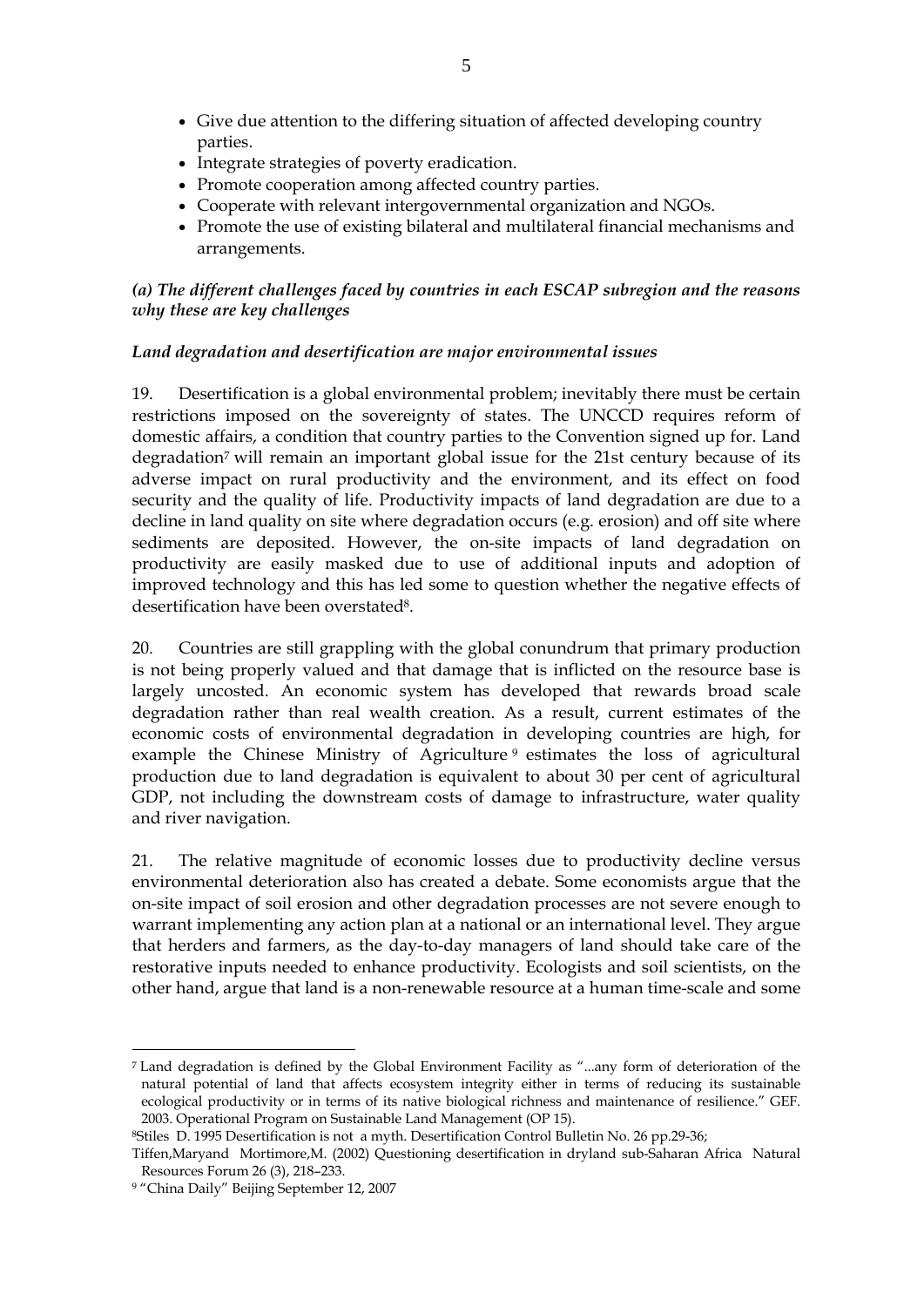adverse effects of degradation processes on land quality are irreversible. The masking effect of improved technology provides a false sense of security.

22. Most agree that land degradation is a serious economic, social problem related to environment, which faces many nations in the region. It directly affects the livelihood of the rural population by reducing the productivity of land resources and adversely affecting the stability, functioning and the resource quality of natural ecosystems. The causes of land degradation are multiple, complex, and vary across the region, but to a greater extent deterioration and exhaustion of land resources is the result of admittedly incorrect and destructive agricultural practices, overgrazing, deforestation and cutting of shrubs for fuel and medicine, forest degradation, loss of biodiversity and natural disasters.

23. Environmental concerns are at the center of most country's development policies and plans. But many Asian countries face several land degradation issues – some are longstanding and others are emerging. Overgrazing is one of the key issues. Livestock are maintained mainly for meat and dairy production, draught power and production of dung for fuel. Despite consistent government efforts to reduce the livestock population through introduction of improved breeds, artificial insemination and grazing bans, the livestock population has remained high in many vulnerable areas. High livestock population has led to overgrazing and, in many instances, to accelerated land degradation that leads to attrition or loss of biodiversity, reduction of land productivity and soil erosion.

24. Land degradation exerts serious social and economic influence. The condition of the environment has a direct impact on living standards and health of the population, especially on socially vulnerable segments of the population. Major impacts are:

- Decrease in efficiency of and high risk for livestock production caused by pasture degradation and lack of emergency fodder;
- Loss of the individual and national income generating capacity of wildlife management and fisheries in connection with population reduction of target species caused by over-harvesting and habitat destruction;
- Deterioration of drinking water quality and resultant health problems;
- Shortage of timber and non-timber forest products, especially for local vulnerable groups, and loss of environmental services from forests.

25. Several ESCAP member countries are confronting land degradation, soil erosion and recurrent seasonal drought which are forms of desertification<sup>10</sup>. The impacts of land degradation on rural populations increase their vulnerability and add pressure to further exploit land resources for short-term benefit. Land degradation gives rise to a series of life-support problems in the affected lands. Examples are the reduction of productivity on the degraded pastures, and also high vulnerability of agricultural/herding cultures to drought. Processes of land degradation and desertification negatively affect productivity and overall production, especially from livestock. At present the process of desertification is apparent, to a greater or lesser degree, in nearly all countries of the region.

<sup>10</sup> In many South-east Asian countries such as the Lao Republic, desertification refers to the land degradation and seasonal drought caused by inappropriate land use practices such as slash and burn agriculture, deforestation, overgrazing, etc. See also para.46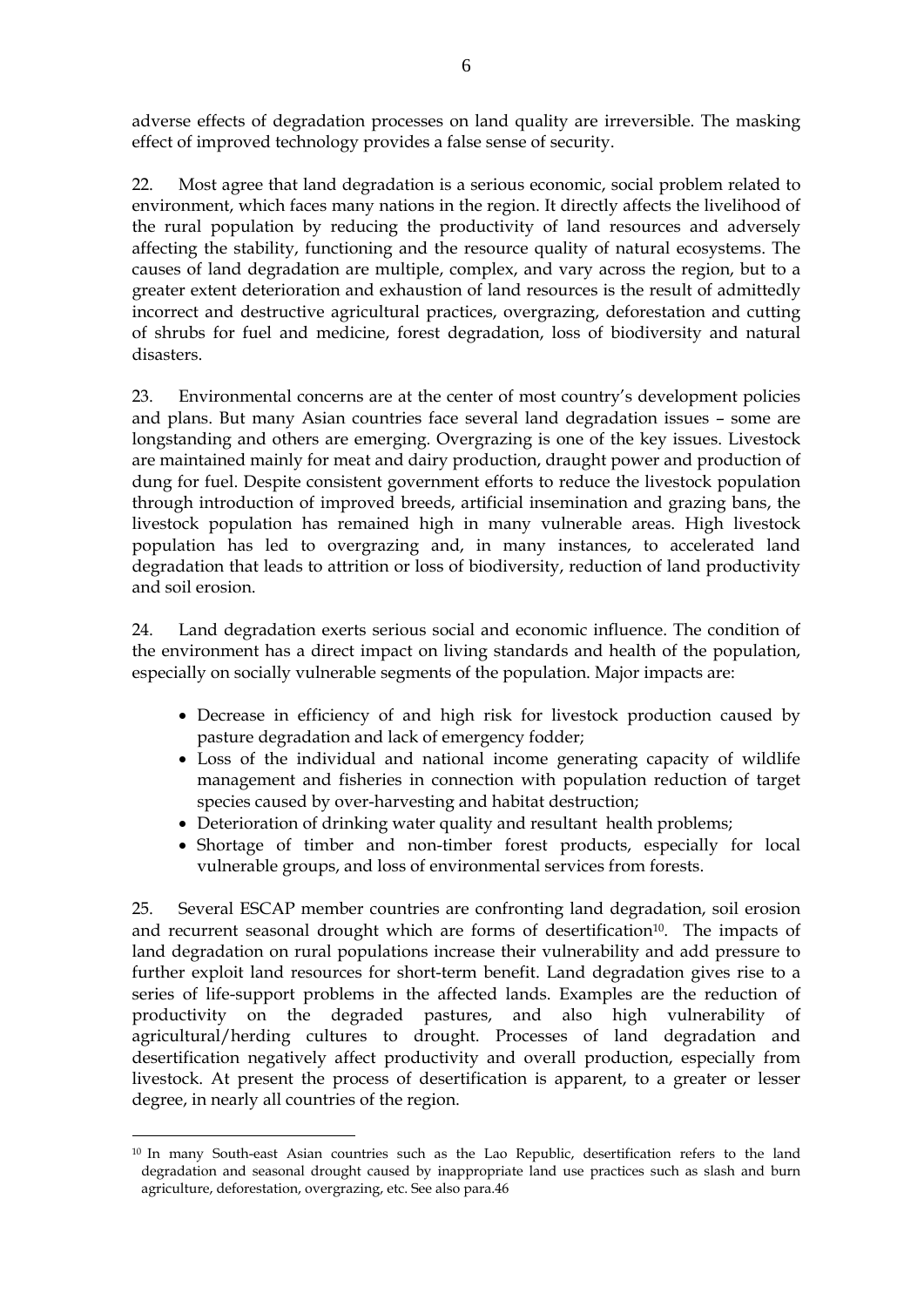26. It is now clear that increasing level of environmental degradation, deforestation, soil, water and air pollution, depletion of biodiversity, etc, manifests itself in accelerated climate change. Initiatives by individual farmer/herder households or even small to medium scale enterprises (SMEs) may not have a major impact on the global climate but radical reforms which would conserve the environment in a sustainable manner must be developed by each country. A joint strategy on environmental concerns may help the subregional partners to limit the overexploitation of natural resources. Within a regional arrangement, experiences of member countries in maintaining environmental production standards differ significantly in different sectors despite contiguity of agroclimatic environment within the subregion. As each country's strengths and weaknesses are different, pooling of strengths among the subregional partners can help in achieving common issues of improving environmental sustainability and countering the weakness within the domestic market.

27. From the review of situation within the ESCAP member countries it must be concluded that:

28. **(i).** *The political and economic context has changed.* Rapid changes are taking place in the structure and authority of governments, the global economy, the structure of the farming sector, and global and local food industries and retail businesses. Market liberalization and globalization are powerful forces transforming the global economy. The nature of pastoral production is changing in many developing countries. Smallscale family operations are under pressure, threatened by biased investments that encourage large-scale production.

29. Yet the opening of economies in both developed and developing countries poses difficult challenges for developing country food security, agriculture and natural resource management <sup>11</sup> . Many obstacles may prevent low-income countries from capturing the benefits of globalization. Risks include the short term inability of many developing country industries to compete, the potential destabilizing effects of short term capital flows, increased exposure to price risks, and worsening inequalities within and between countries. Public-sector leadership is needed to facilitate privatization and guide the transformation of agriculture in a pro-poor direction.

30. Often poor people lack alternative income sources and migrate, so poverty and food insecurity – while still predominantly rural – are steadily urbanizing. These issues are further complicated by population growth, the aging rural population, increasing demands on women's time at home and in the field, the decreasing cost of capital relative to labour, and the depletion of asset bases resulting from man-made and natural disasters. All of these are affecting growing numbers of people in the Region. At the same time, global and national food systems are increasingly driven by consumer interests, changing consumption patterns, and food quality and safety concerns. Food processing and retail industries are responding, profoundly affecting production, markets, trade, diets, and public policy. At the Regional level, transnational corporations and broad coalitions of Non-Governmental Organizations (NGOs) are becoming increasingly prominent and influential in policy debates.

<sup>11</sup> FAO (2004) Towards a food-secure Asia and Pacific. Regional Strategic Framework for Asia and the Pacific, second edition, RAP Publication, FAO Rome. FAO (2005), State of Food and Agriculture 2005, FAO, Rome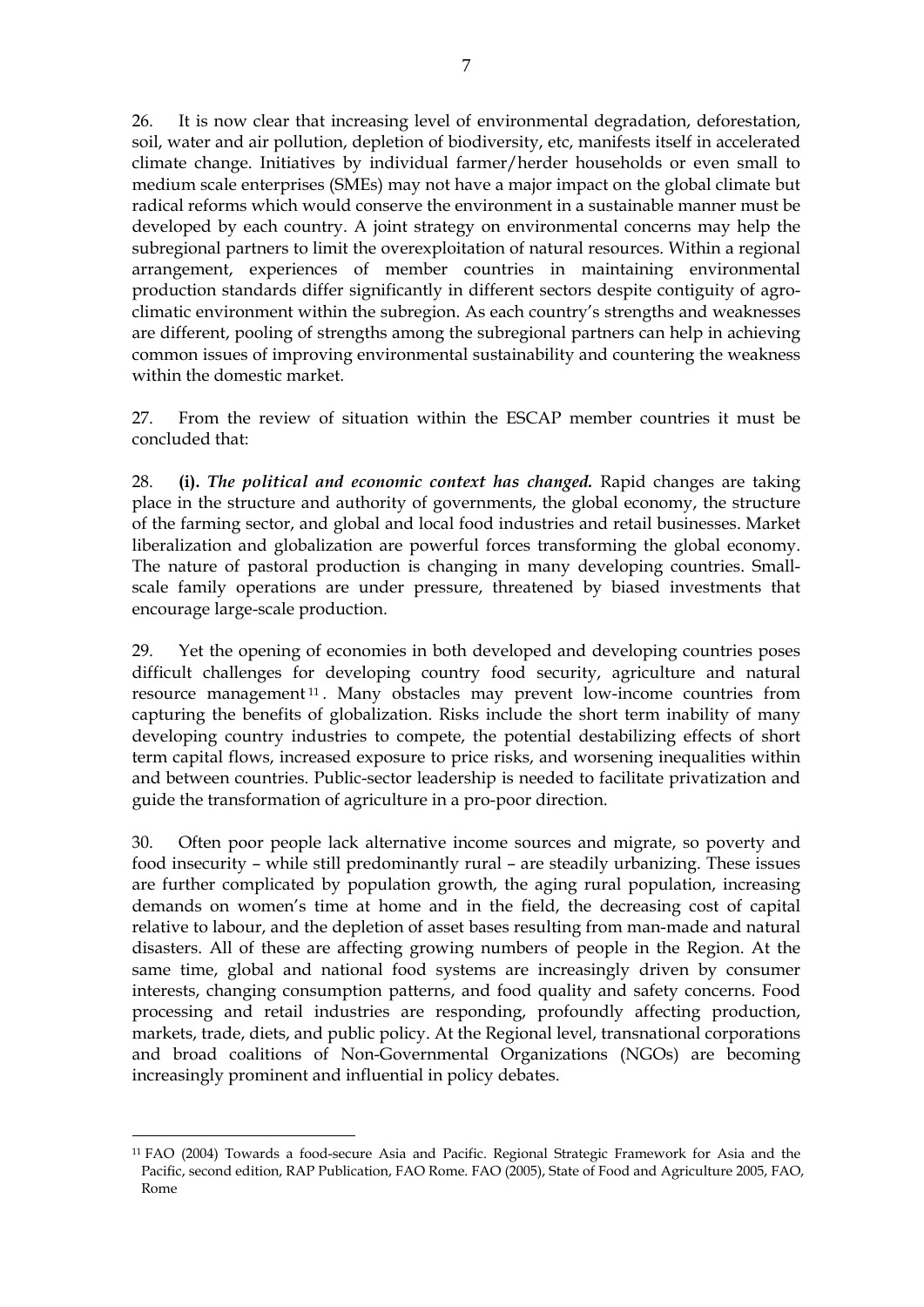farmers/herders must intensify agricultural production sustainably – that is, they must achieve greater yields per unit area of land, with the assistance of concomitant improvements in institutional support, incentives, infrastructure, and other inputs. Secure property rights, and other policies offering poor pastoralists and farmer/herders incentives for conservation, as well as access to yield-increasing technologies, are critical. Policies should also serve to raise the value of rangelands and forests and offer incentives for sound management.

32. In the light of recent outbreak of Avian flu, foot & mouth disease, and other such epizootic issues, exports of poultry and meat products are adversely affected in the Asia and the Pacific region. Most of the firms engaged in export meat and related products are small to medium sized enterprises (SMEs). This increases the responsibility of private firms to insulate themselves from such occurrences in the future. It requires periodical inspection of their units and greater emphasis on good hygienic practices in their production units and processing facilities such as abattoirs, tanneries etc. In number of farming/herding sectors, joint initiatives by neighboring countries are an attractive alternative because the resource endowments are common to subregional partners and the level of investment as well as technology requirement to meet export standards are very large<sup>12</sup>. Cooperation can play a vital role because subregional countries can collaborate and exchange technical know-how and enrich each other, in an effort to improve the sustainability of farming/herding in desertification-prone areas.

33. **(iii).** *Growth and improvement in land management is patchy***.** Some countries within the region have made good progress toward implementing the NAP and other initiatives under the various United Nations conventions but progress is patchy. Implementation of the programme developed under the various SRAPs has been slow for the reasons outlined above.

34. Agencies such as ESCAP and UNCCD can exert influence by providing information to politicians and other stakeholders who call for policy change and who design and implement policy. Often there are substantial gaps between stated policy (such as commitment to increase government spending on agriculture and rural development) and the actual implementation. Anticipating key policy issues and knowledge gaps is essential for formulation of good agriculture and land management policy. Achieving influence, not to mention impact, takes a great deal of time and active engagement in policy communication and awareness-rising.

35. **(iv)** *Technological innovations may bypass poor people***.** New technological developments related to agriculture, human and animal nutrition, biotechnology, energy, and information and communications offer great opportunities to improve poor people's food security. The challenge is to identify and target high-priority actions to solve critical problems facing small holders and poor consumers. More information is needed to help integrate farmers/herders' own knowledge with modern agro-ecological approaches. Similarly there is much to be gained from better use of information technology. Much scientific research in the area of food and agriculture is marketdriven and hence focused on meeting the demands of well-off people in rich regions.

<sup>&</sup>lt;u>.</u> 12 Lutz, E., and Young, M. (1992), "Integration of Environmental Concerns into Agricultural Policies of Industrial and Developing Countries", World Development, Vol. 2, pp.241-253.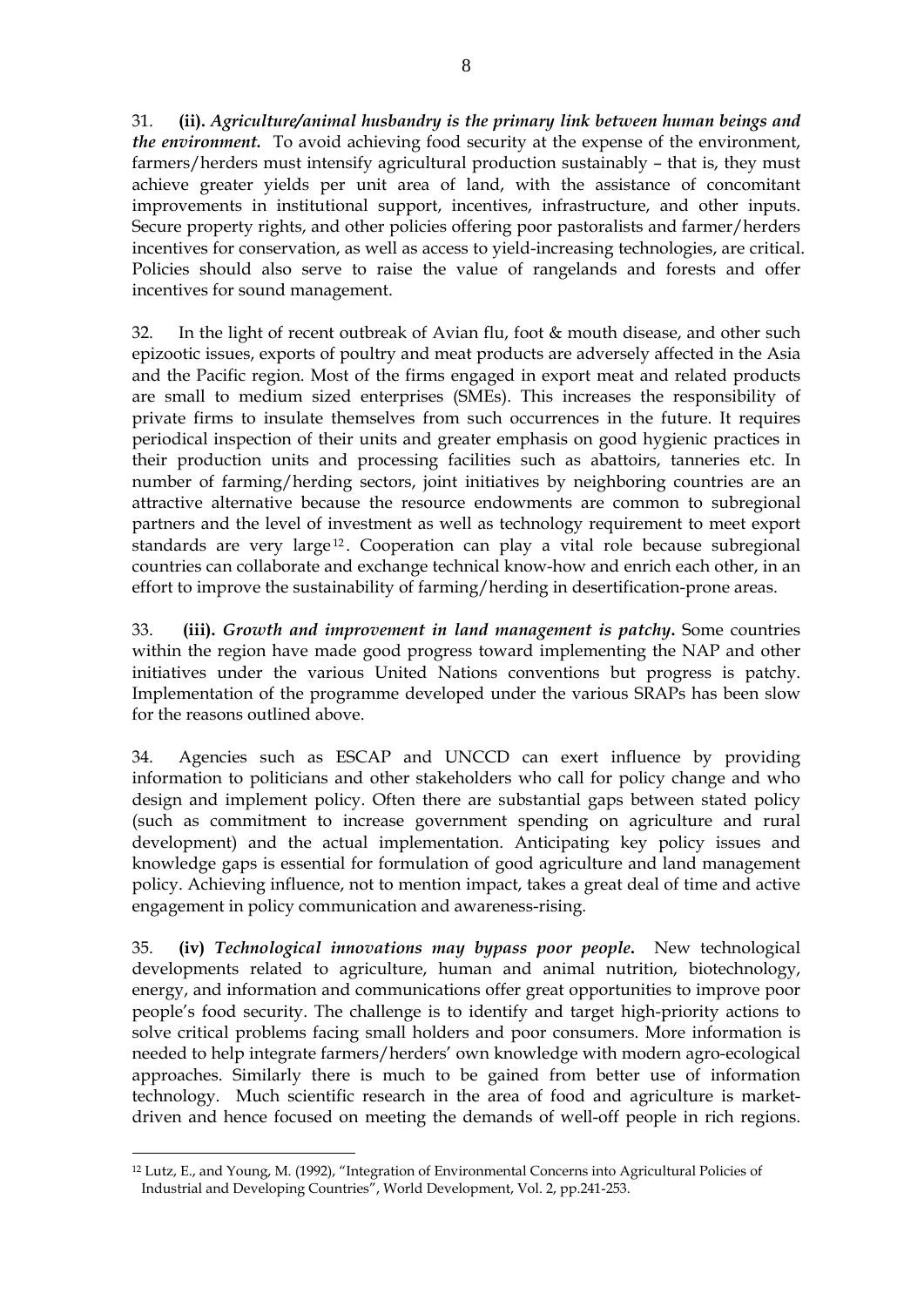The research environment in many of the ESCAP countries is changing, with strengthened national systems in some developing countries and weakened institutions in others. To reach poor farmers/herders and consumers, public agricultural research must continue to play a key role in developing countries.

36. **(v)** *Progress is too slow***.** According to ESCAP statistics13 the number of food insecure people in South-east Asia actually increased. In order to focus the international community's focus on these critical issues, the UN Agreed in 2000 on eight MDGs – specific measurable targets to be met by 2015 that will make definite improvements to the lives of the regions' poor and hungry.

37. The MDGs represent a significant revision of the fundamental paradigm of development thinking and have become an important focal point for food security and development policy, including the emphasis on sustainable agricultural land use. Achieving the MDGs by 2015 will be particularly challenging for some countries. One thing is clear: it will not be achieved through business as usual. More effort is needed to remove barriers to accelerating the sluggish progress of eliminating hunger in a foodrich world and raising incomes to take account of growing aspirations of the rural poor to have better education, health and modern amenities.

38. **(vi)** *Gender inequality and other discrimination policies and cultural practices*  that marginalize people on the basis of gender, class, age, caste, religion, ethnicity, race, and agro-ecological location, contribute to food insecurity. Research by the International Food Policy Research Institute (IFPRI) has found that giving women the same access to physical and human resources as men increases pastoral and agricultural productivity.14 For example in Viet Nam15 Compared with men, women tend to devote a greater share of the resources they receive to household food security and child nutrition. Improvements in women's social status relative to that of men and in female education help reduce child malnutrition significantly. Translating these research findings into policy actions remains a challenge.

39. Research findings by IFPRI 16provide empirical evidence that empowering women leads to greater household food and nutrition security. Accomplishing this task requires policies that eradicate gender discrimination, proactively promote catch-up for women, and involve women directly in their implementation (Table 2).

40. Although it is impossible to generalize across cultures and resources, it is important to identify the nature of rights to land, trees, and water held by women and men, and how they are acquired and transmitted from one user to another<sup>17</sup>. Property rights to resources such as land, water, and trees play a fundamental role in governing the patterns of natural resource management, as well as in the welfare of individuals, households, and communities who depend on those resources. Policies that shape

<sup>13</sup> ESCAP Economic and Social Survey of Asia and the Pacific 2007.

<sup>14</sup> IFPRI International Food Policy Research Institute) 2001. Rural Poverty Report. Washington D.C.

<sup>15</sup> Research Report No. 148 Poverty and Inequality in Viet Nam Spatial Patterns and Geographic Determinants. Nicholas Minot, Bob Baulch, and Michael Epprecht December 200

<sup>16</sup> Women**:** Still the Key to Food and Nutrition Security IFPRI, 2005. Washington D.C.

<sup>17</sup> IFPRI 1997 Gender, property rights, and natural resources Ruth Meinzen-dick, Lynn R. Brown, Hilary Sims Feldstein, and Agnes R. Quisumbing. FCND Discussion paper no. 29 International Food Policy Research Institute. Washington, D.C.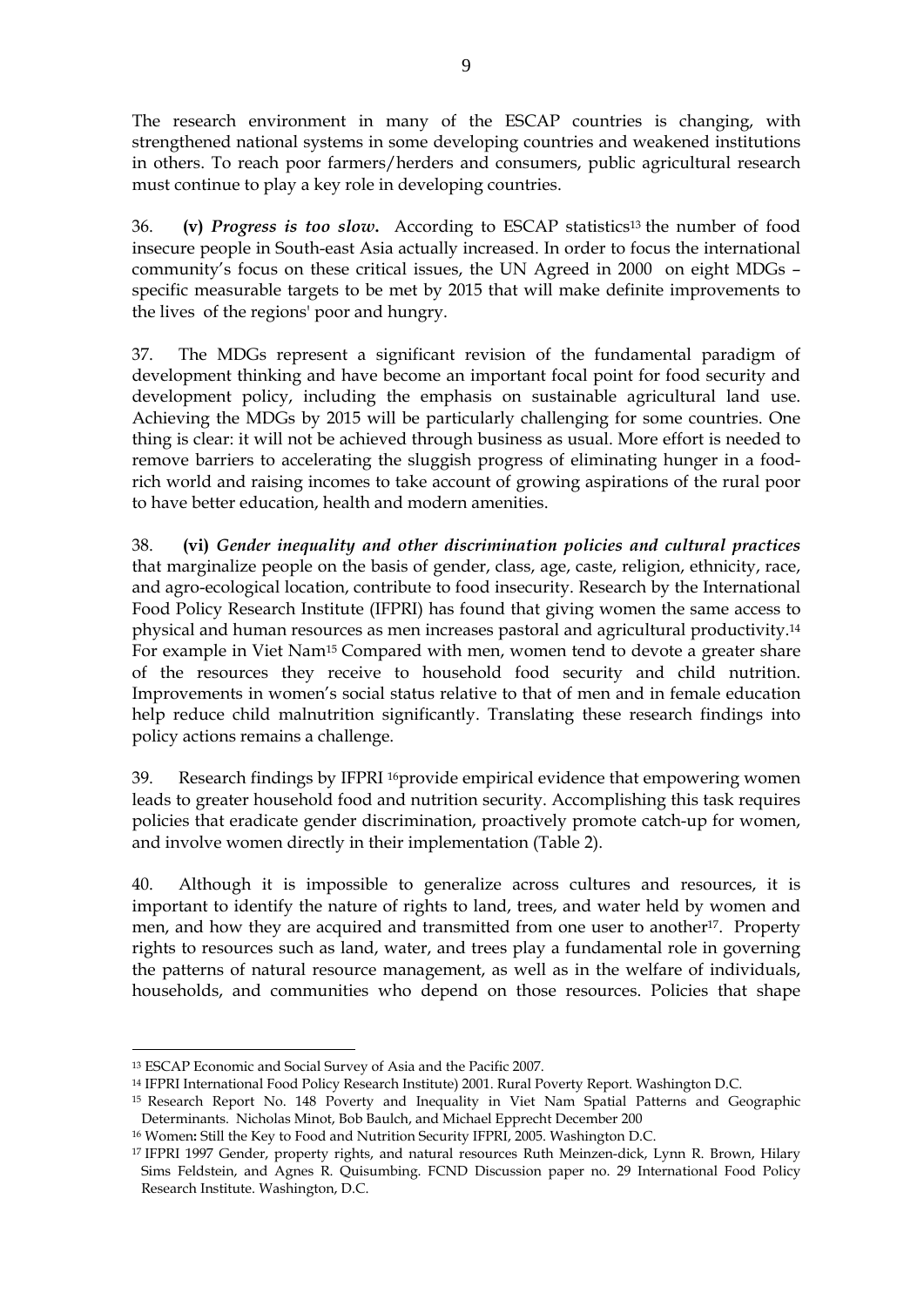property rights can play a major role in promoting (or inhibiting) economic growth, equity of distribution, and sustainability of the resource base.

| Primary findings                                                                                                                                                                                                        | <b>Recommendation for action</b>                                                                                 |
|-------------------------------------------------------------------------------------------------------------------------------------------------------------------------------------------------------------------------|------------------------------------------------------------------------------------------------------------------|
| Targeting women in agricultural<br>technology dissemination can have a<br>greater impact on poverty than targeting<br>men.<br>Targeting programmes to women<br>benefits the whole household, but<br>particularly girls. | Target resources to women                                                                                        |
| Equalizing agricultural inputs between<br>men and women results in significant<br>gains in agricultural productivity                                                                                                    | Increase women's ability to actively<br>participate in the development<br>process.                               |
| • Gender disparities in property rights<br>threaten natural resource management.<br>There is no single path to strengthening<br>women's property rights.                                                                | • Reform and monitor legal institutions<br>to eradicate gender discrimination<br>and improve the status of women |
| Raising a woman's status dramatically<br>$\bullet$<br>improves the health, longevity, and<br>productivity of her children.                                                                                              | Ensuring women's participation<br>$\bullet$<br>through networks or group-based<br>programmes.                    |

Table 2. Summary of IFPRI's research findings on gender as a factor affecting agricultural and pastoral output and environmental impacts, including health.

*Source*: IFPRI 2005 (op.cit.)

41. To be fully effective, activities to combat desertification need to be carefully tailored to the particular circumstances and needs of each country. It is clear that in many countries the rural economy drives overuse of resources, and low levels of income by rural people is perhaps a root cause of land degradation. The challenge for governments is to devise ways and means that can reward the rural people for sustainable land use practices. Reform of land tenure or guaranteeing user rights to publicly-owned land is a solution in some countries. Neglect of the stewardship role of rural land users is a serious factor that contributes to accelerated land degradation but solutions are not easily found in areas where population is growing rapidly and pressures on the resource base are pushing ecosystems to their limit. Governments are uncertain about to how to reduce these pressures without compromising the survival of the rural poor. Widespread exodus from rural areas to the already overcrowded urban areas is not an option that governments want to encourage.

42. There are strengths and weaknesses in each country that impact on the realization of the United Nations Convention to Combat Desertification (UNCCD). These arise from the complex interactions between social and economic, political, ecological and other factors. The key weaknesses in most member countries can be grouped as follows: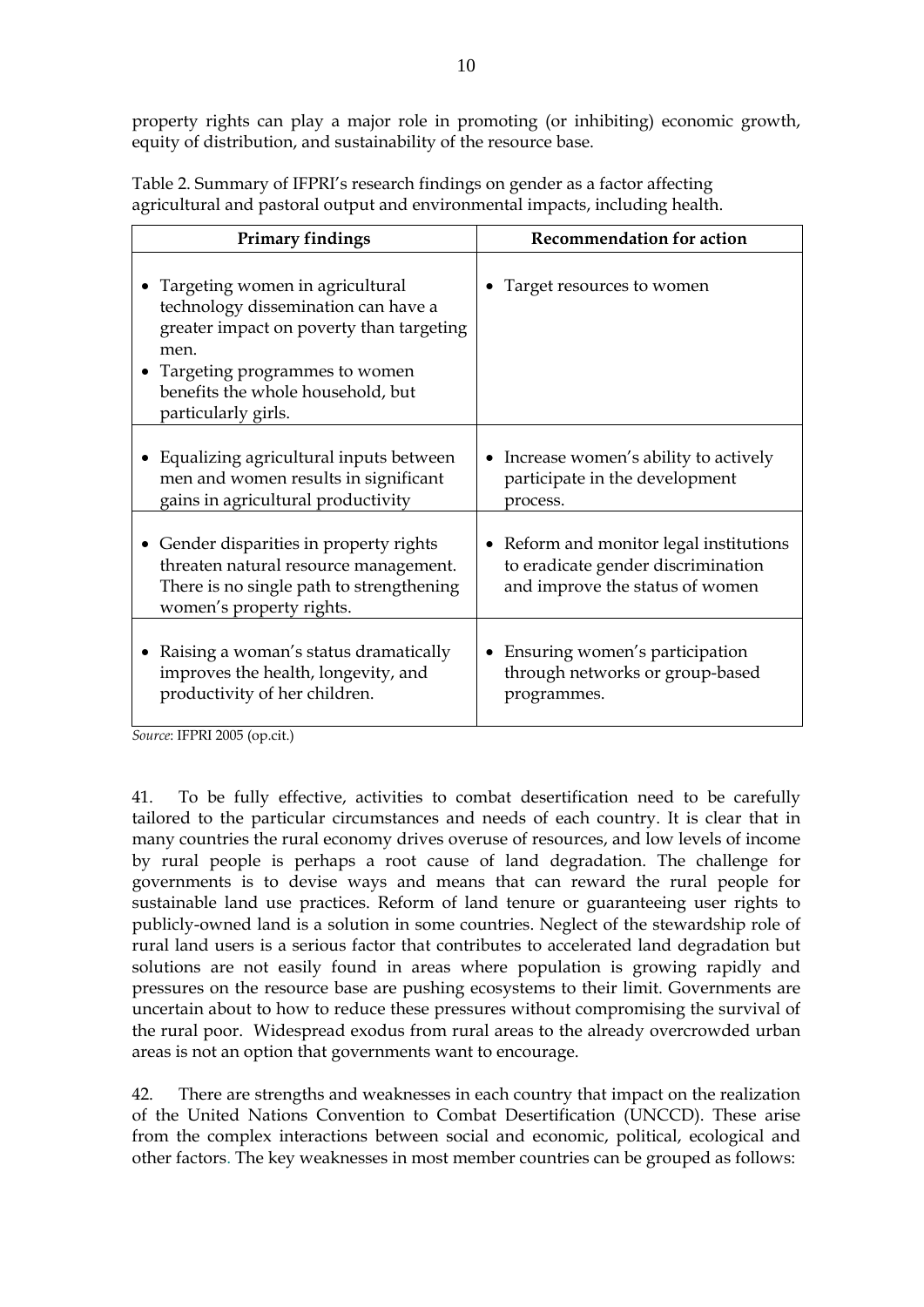#### **(i) Lack of awareness and access to relevant information**

- ¾ Weak knowledge by the population at large on the basic ideas of UNCCD, its objectives and how they can contribute to halt and/or reverse desertification and other forms of land degradation;
- $\triangleright$  Insufficient explanatory work with local population;
- $\triangleright$  Shortage of the literature on UNCCD in the national languages.

#### **(ii) Shortage of funds and support**

- $\triangleright$  Insufficient attention from the international organizations;
- $\triangleright$  Insufficient financing.

#### **(iii) Lack of integration and coordination of effort**

- ¾ Weak coordination between the national bodies which deal with various problems of desertification;
- ¾ Absence of monitoring and evaluation;
- $\triangleright$  Lack of opportunities for rational use of natural resources, such as forests and mines, by the local population -- leading to irrational use of natural resources by those who exploit the resource and by the local population themselves.

#### **(iv) Lack of capacity in government agencies**

- $\triangleright$  Weak development of the technical base and reliance on obsolete technologies;
- ¾ Disregard for traditional methods of preventing desertification.

43. This suite of weaknesses has negative impacts on the mitigation measures and action plans. Additionally, some coordination and harmonization mechanisms for combating desertification have been rendered inefficient through the lack of coordination. Towards that end, more capacity building is needed in order to improve cooperation on implementation, monitoring and evaluation of programmes and projects on combating desertification.

#### *(b) South-east Asia*

1

44. The countries in South East Asia, both island nations and mainland nations<sup>18</sup>, are endowed with rich and diverse ecosystems. It is a region of high population density, rich diversity of cultures and biodiversity. The agricultural ecosystems are diverse and with great variations regularly occurring over short distances.

45. The major causes of desertification in the South-east Asia subregion region are shown in Box 1.

<sup>&</sup>lt;sup>18</sup> The island nations are: Brunei, Timor Leste, Indonesia, Malaysia, The Philippines and Singapore. The Mainland nations are: Cambodia, Lao PDR, Myanmar, Thailand and Viet Nam.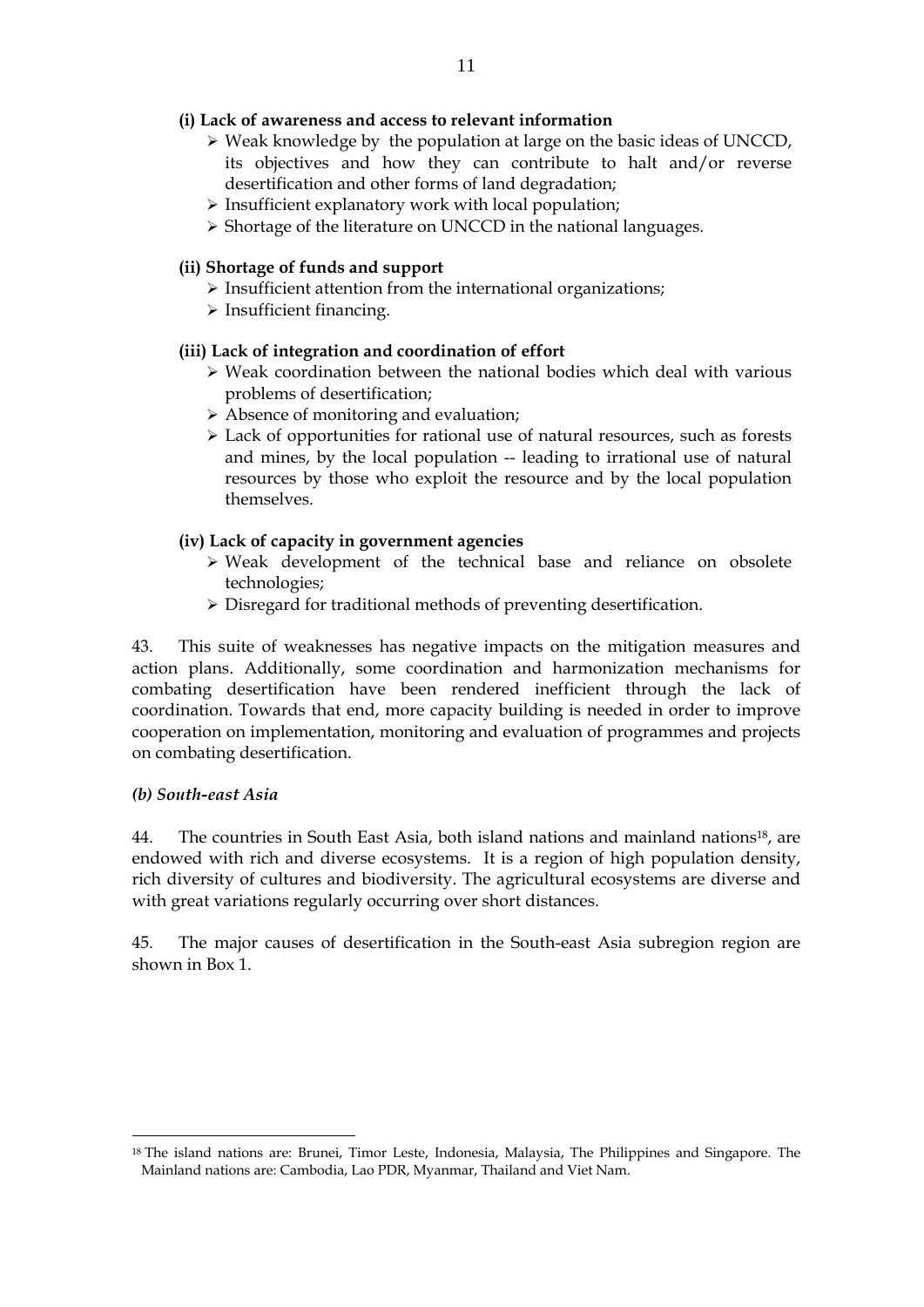| east Asia                                    | DOX 1 1 Inicipal intinculate causes of uryunity degradation and descrimeation in Douth |
|----------------------------------------------|----------------------------------------------------------------------------------------|
|                                              |                                                                                        |
| (i) Unsustainable                            | Extensive and frequent cropping of areas.<br>$\overline{\phantom{0}}$                  |
| agricultural practices                       | Excessive use of fertilizers.                                                          |
| (ii) Unsustainable water                     | Shifting cultivation without an adequate recovery.<br>$\overline{\phantom{a}}$         |
| management                                   | Poor & Inefficient Irrigation Practices.<br>$\overline{\phantom{0}}$                   |
|                                              | Over abstraction of ground water, particularly in<br>-                                 |
|                                              | coastal regions resulting in saline intrusion into                                     |
|                                              | aquifers.                                                                              |
| (iii) Conversion of Land                     | Prime forest into agricultural land.                                                   |
| for other uses                               | Agricultural land for other uses.                                                      |
|                                              | Encroachment of cities and towns into agricultural<br>-                                |
|                                              | land.                                                                                  |
| (iv) Deforestation                           | Unsustainable forest management practices.                                             |
|                                              | Forest land clearances for agriculture (including<br>$\overline{\phantom{a}}$          |
|                                              | shifting cultivation).                                                                 |
|                                              | Other land use changes (Projects-energy, roads).                                       |
|                                              | Overgrazing, excessive fuel wood collection and                                        |
|                                              | forest fires.                                                                          |
| (v)                                          | Industrial, mining and other activities with satisfactory measures for prevention      |
| of land degradation and land rehabilitation. |                                                                                        |
| (vi)                                         | Demographic pressures - human and livestock.                                           |
| (vii)                                        | Frequent droughts/failure of monsoon and their link with global climate shift.         |

Box 1 Principal immediate causes of dryland degradation and desertification in South-

## *(c) South and South-west Asia*

46. This subregion includes Afghanistan, Bangladesh, Bhutan, India, Islamic Republic of Iran, Nepal, Pakistan, as well as Sri Lanka. All face problems of high population densities and resource depletion. This is a land-scarce subregion with a growing population. Though land is the most important provider of economic and social security for the people, and agriculture is one of the most important vocations of its population. The per capita land, particularly for agricultural production has been diminishing with the increase in population; the loss of agricultural land is taking place at the rate of approximately 1 per cent per year. Land degradation in varying degrees is affecting tens of million of hectares.

47. Agricultural intensification and the increase in irrigated area have led to a number of environmental problems, viz. loss of biodiversity through the conversion of forest land into agricultural land and abandonment of many indigenous crop varieties in favour of high yielding varieties leading to irreversible loss of the country's genetic resources. The increased use of agrochemicals caused pollution of surface and ground water.

48. Sustainable use of the limited supplies of water and the avoidance of degradation of irrigated soils are complex issues affecting all countries in subregion. Over-irrigation combined with inadequate irrigation systems and, in water-scarce areas, the reuse of drainage water for irrigation, has led to water logging and salinization. Improved efficiency in the use of marginal water is being explored in several countries through use of brackish aquifers and treated wastewater.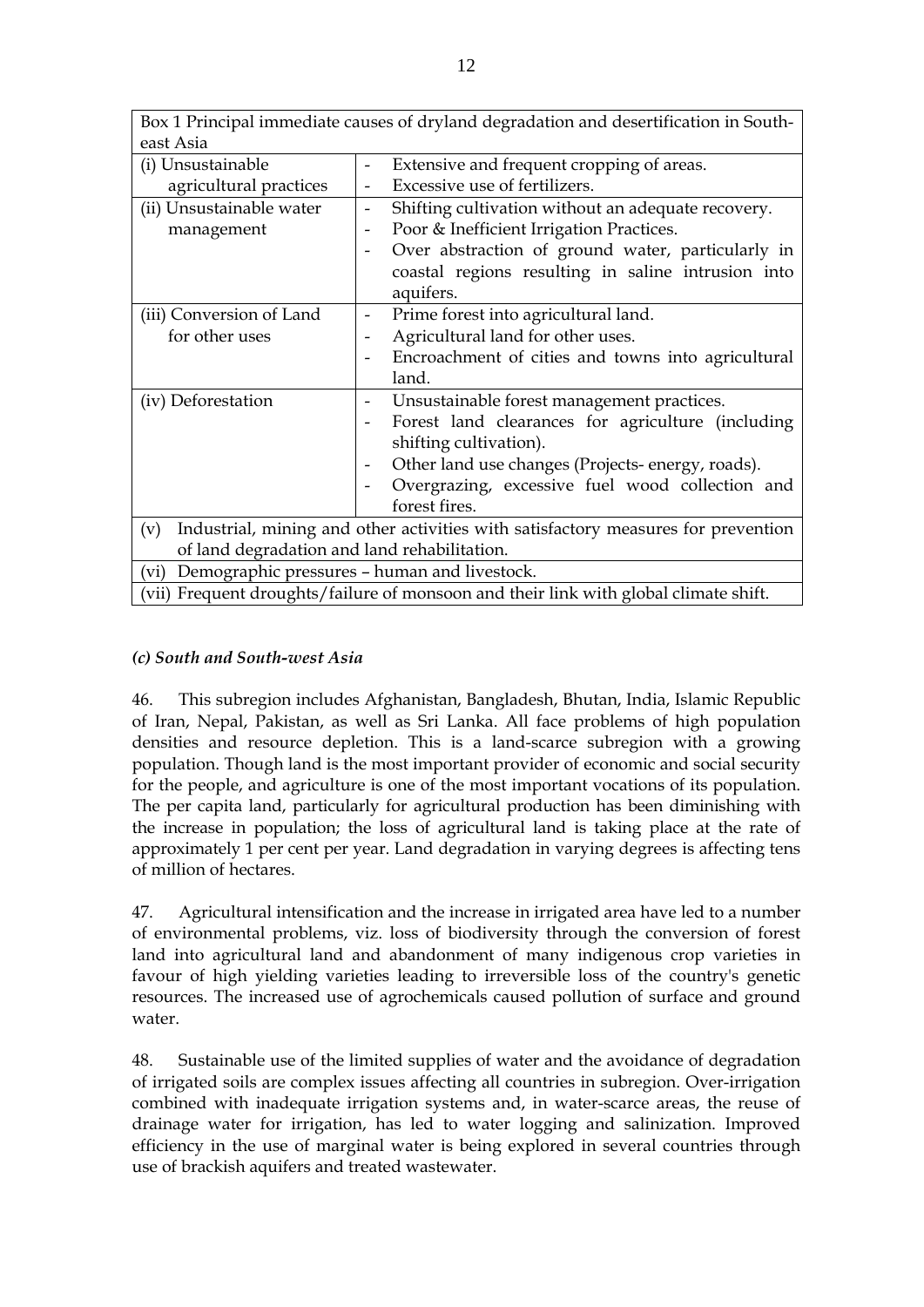49. Major constraints to the use of marginal water and reclamation of saline soil for agriculture include: insufficient precipitation or irrigation water for leaching salts from agricultural soils; the high investment cost of treatment facilities for wastewater; outdated regulatory standards governing the use of saline and waste and surface waters in agriculture; inadequately defined national policy and institutional responsibility for management of marginal waters and saline soils, and insufficient technical expertise and access to ongoing activities in this field of research and development. All countries face severe water supply and utilization problems as well as encroaching deserts. The challenges are (i) to overcome decades of neglect of rural lands as ecosystems and their exploitation for economic gain, (ii) to reverse policy interventions with unintended consequences and (iii) overcome the negative attitudes toward the rural poor that has hampered efforts to take effective action to prevent and control desertification and land degradation

## *(d) North-east Asia*

50. North-east Asia comprises: five countries: China, Japan, Republic of Korea, Mongolia and Democratic People's Republic of Korea. It has the highest populations of all the subregions with a total of 1.48 billion people. North-East Asia's population accounts for approximately one-fourth of the world total. China is the world's most populous country. This large number of people can be environmentally destructive as such a large population base leads to over-consumption of natural resources.

51. The subregion faces many serious environmental problems because of the high population density, rapid urbanization, accelerated economic growth and a dwindling resource base. Desertification is an important environmental issue in this subregion. Mongolia and China are being deeply affected by land degradation and top soil loss.

52. Sustainable agriculture practices along with greater awareness about land management will help impede desertification and help to prevent the serious dust and sandstorms (DSS) that plague the cities on China's eastern seaboard and contribute to the transboundary environmental problems that affect neighbors on the Korean peninsular and Japan.

53. The rate and growth of land degradation in China and Mongolia (see also para.60) is of concern in the subregion. Land degradation has long-term repercussions and it is not easy to regenerate land that has been degraded. Rapid and increasing land degradation can have effects on the food producing capacity and food security of the subregion. The indisputable fact is that the total area of degraded rangeland in China increased by about 95 per cent between 1988-1998, from about 30 Mha to about 65 Mha, with a notable acceleration in the mid-to-late 1990s. From all accounts it is still expanding. This land degradation is caused by a combination of natural factors and human factors such as inappropriate land use policies, inadequate rangeland management, and over-harvesting of rangeland products. The human-induced factors are exacerbated by: (i) overall poor understanding of the functioning and resilience of ecosystems; (ii) lack of awareness by various levels of government officials of the medium and long-term environmental impact of interventions and (iii) a failure to seek an objective analysis of the past decades of mismanagement.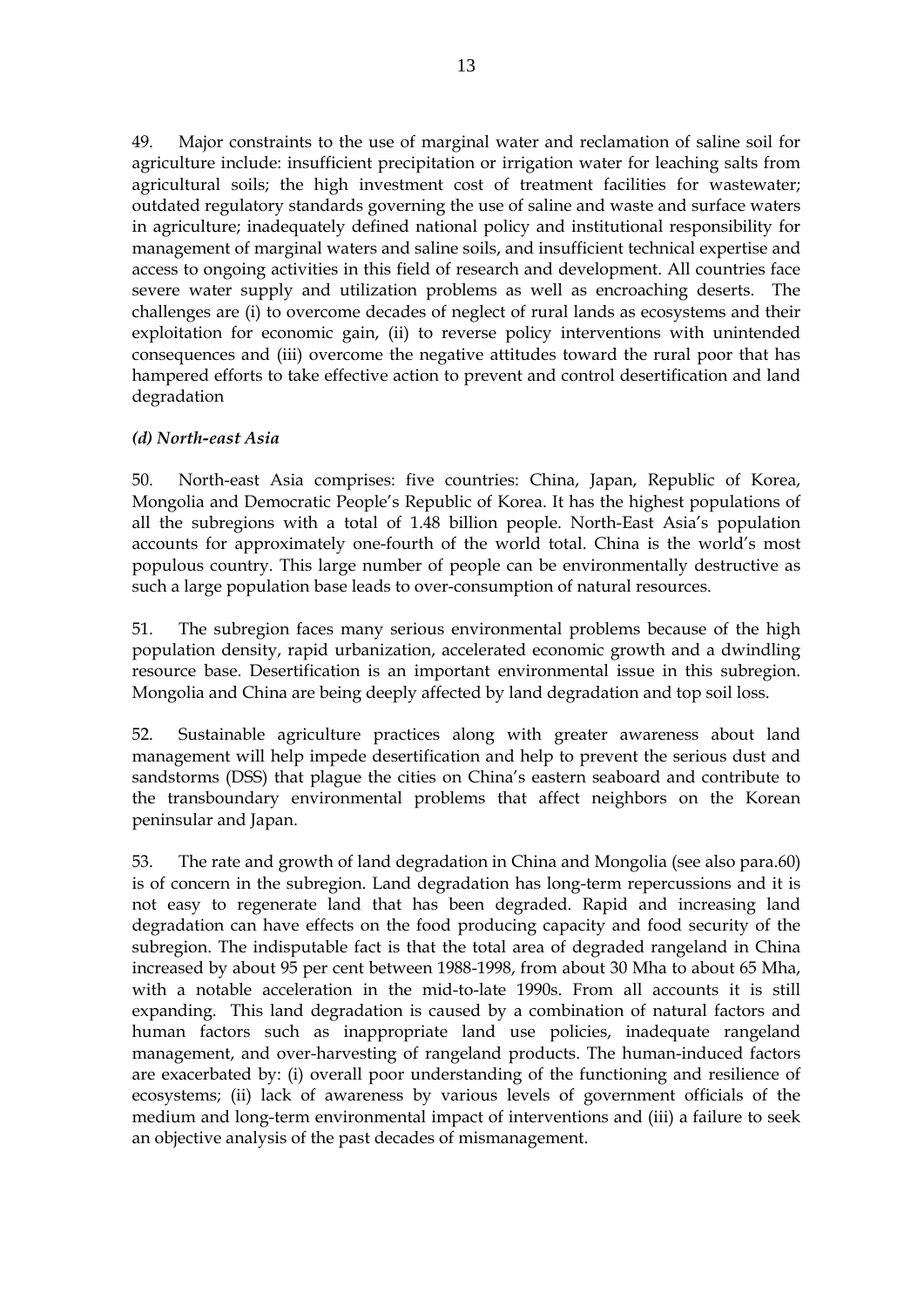#### *(e) Central Asia*

54. All the Central Asian Countries (Kazakhstan, Kyrgyzstan, Tajikistan, Turkmenistan and Uzbekistan) are affected or severely affected by drought and desertification. In Kazakhstan, 66 per cent of the land area is affected by desertification, while in Turkmenistan and Uzbekistan this figure is as high as 80 per cent. Erosion affects over 88 per cent of arable land in Kyrgyzstan and 97 per cent of agricultural land in Tajikistan. With the majority of the population of these countries living in rural areas, desertification and land degradation are taking a heavy toll on their ability to survive19.

55. The main feature of the Central Asian subregion is that it comprises countries with very similar patterns of historical, economic and political development in the preindependence (1991) period. Since the early 1990s, all countries of the subregion have been undergoing a process of radical socio-economic reforms, including democratization, decentralization, privatization, improved access to information for ordinary citizens, and land reforms, which have direct or indirect implications for environmental protection, including combating desertification. The transformation period has been accompanied in most countries by serious economic difficulties, which, in some cases, have been exacerbated by political disturbances.

56. Despite these difficulties outlined in paragraphs 62-64, and the various constraints listed in paragraph 63, the Central Asian countries have adopted measures that are conducive to the effective implementation of the Convention. For example, the Subregional programme for combating desertification within the UNCCD context (SRAP/CD) reflects areas for subregional cooperation in combating desertification and land degradation. Agreement was also reached to start implementation of the SRAP/CD through organizing training courses for countries of the subregion. Activities are now being undertaken to start implementing national projects to combat desertification under the Central Asian Countries Initiative for Land Management<sup>20</sup> Sustainable use of the limited supplies of water and the avoidance of degradation of irrigated soils are complex issues affecting all countries in Asia and the Pacific region. Over-irrigation combined with inadequate irrigation systems and, in water-scarce areas, the reuse of drainage water for irrigation, has led to water logging and salinization. Improved efficiency in the use of marginal water is being explored in several Central Asian countries through use of brackish aquifers and treated wastewater, especially for forage production.

## *(f) Pacific subregion*

<u>.</u>

57. The Pacific subregion covers the island Pacific countries, New Zealand and Australia. Land degradation is a major economic, social and environmental problem exacerbated by threats of sea level change brought on by global warming. Small Island

<sup>19</sup> A Partnership Approach for Financing UNCCD Implementation: The Central Asian Experience.2005 A joint Publication of the Strategic partnership agreement for the implementation of the UNCCD in the Central Asian countries and the Global Environment Facility See also Executive reports of Asian countries to UNCCD

Committee for the review of the implementation of the convention Fifth session Buenos Aires, 12–21 March 2007

<sup>20</sup> An ADB/GEF initiative launched in 2006. The CACILM partnership will be implemented over ten years (2006-2016) with the overall goal of combating land degradation and improving rural livelihoods. See also the National reports for Asian countries presented to UNCCD for COP 8 in Madrid 2007.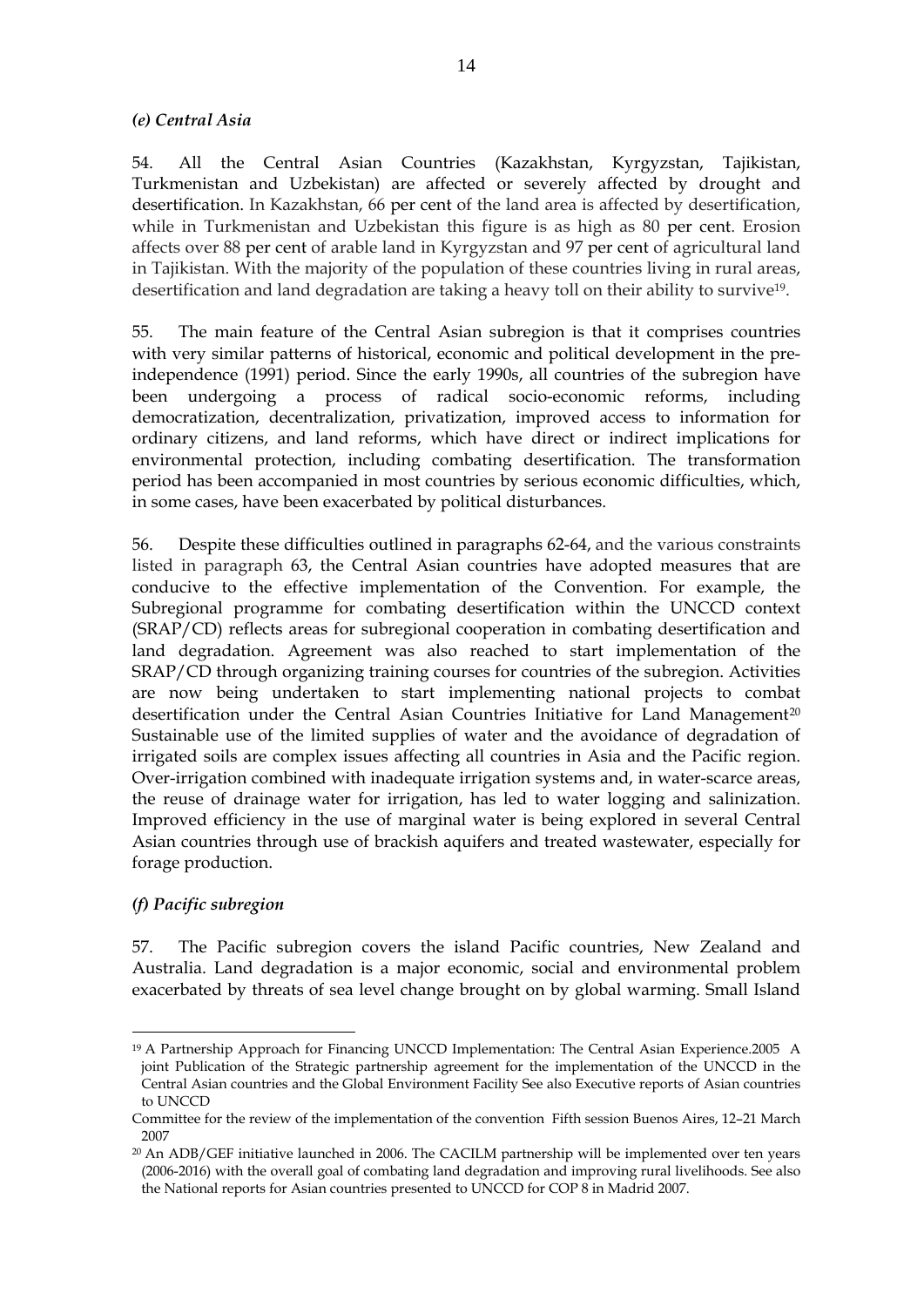Developing States (SIDS) are particularly vulnerable and fragile and area special case for sustainable development particularly due to their limited access to financial resources and limited institutional capacities. Major environmental problems include, deforestation, accelerated soil erosion loss of biodiversity and water pollution. Climate change and land use changes are crucial threats to the extremely fragile environmental carrying capacity of the Small Island Developing States (SIDS).

58. Environmental pressure associated with economic activities and population growth has become unsustainably high. At the same time, erosion of traditional lifestyles and weakening of community-based decision making processes have impacted negatively on sustainability of natural resource use<sup>21</sup>.

## *(g) The subregions/countries which, overall, are most challenged*

## *Mongolia*

1

59. Mongolia faces many challenges*.* The Human Development Index (HDI) increased consistently for all the countries of the subregion except Mongolia where it slightly decreased during 1990 to 1995. During the last decade of the 20<sup>th</sup> century, Mongolia had the highest average growth rate in population, admittedly from a low base of only 2.5 million. But the infant mortality rate within the subregion is highest in Mongolia – 61 per 1000 live births. Poverty is a problem. The number of people living on less than US\$1 per day was 14 per cent of Mongolia's population in 1995<sup>22</sup>,<sup>23</sup> Economic Growth in Mongolia was strong in the middle of the 1990s, but weak at the beginning and end. Mongolia needs higher rates of growth to achieve poverty reduction. Gross National Income (GNI) in Mongolia is the lowest in the subregion – US\$0.95 billion. GNI per capita is extremely low -- \$US390 and this severely constrains investment in desertification and land degradation.

60. Desertification is an important environmental issue in North-east Asian subregion. Mongolia is adversely affected by land degradation and top soil loss and an increase in frequency and severity of DSS. Mongolia has the largest arable land per capita in the subregion, but this capacity has degraded over the 1990s. Land degradation, desertification and salinization have also contributed to the loss of arable land. Overgrazing in Mongolia by the nomadic livestock herds that occupy 75 per cent of the total land area and the creation of multi-tracks in the Gobi desert, after vehicles are driven on wide new strips alongside rural roads when old tracks deteriorate have led to degradation of the land. The threat to mammalian biodiversity, in terms of threatened and vulnerable species, increased in Mongolia during the 1990s. Nearly half of Mongolia is the treeless Gobi desert, and nationally there was less than seven per cent forest cover in 2000 and this has decreased at an annual rate of 0.5 per cent since then.

<sup>21</sup> Chapter 8 Pacific IN: ESCAP State of the Environment in Asia and Pacific: Economic Growth and sustainability. 2005

<sup>22</sup> UNEP 2004. Environmental Indicators for North East Asia. Regional Resource Centre for Asia and the Pacific (UNEP RRC.AP) Thailand

<sup>23</sup> World Bank. 2003. Global Economic Prospects and the Developing Countries - Investing to Unlock Global Opportunities :2003. (World and Regional Data) and World Bank. Millennium Development Goals. http://www.developmentgoals.org. (March-April 2003) (Country data)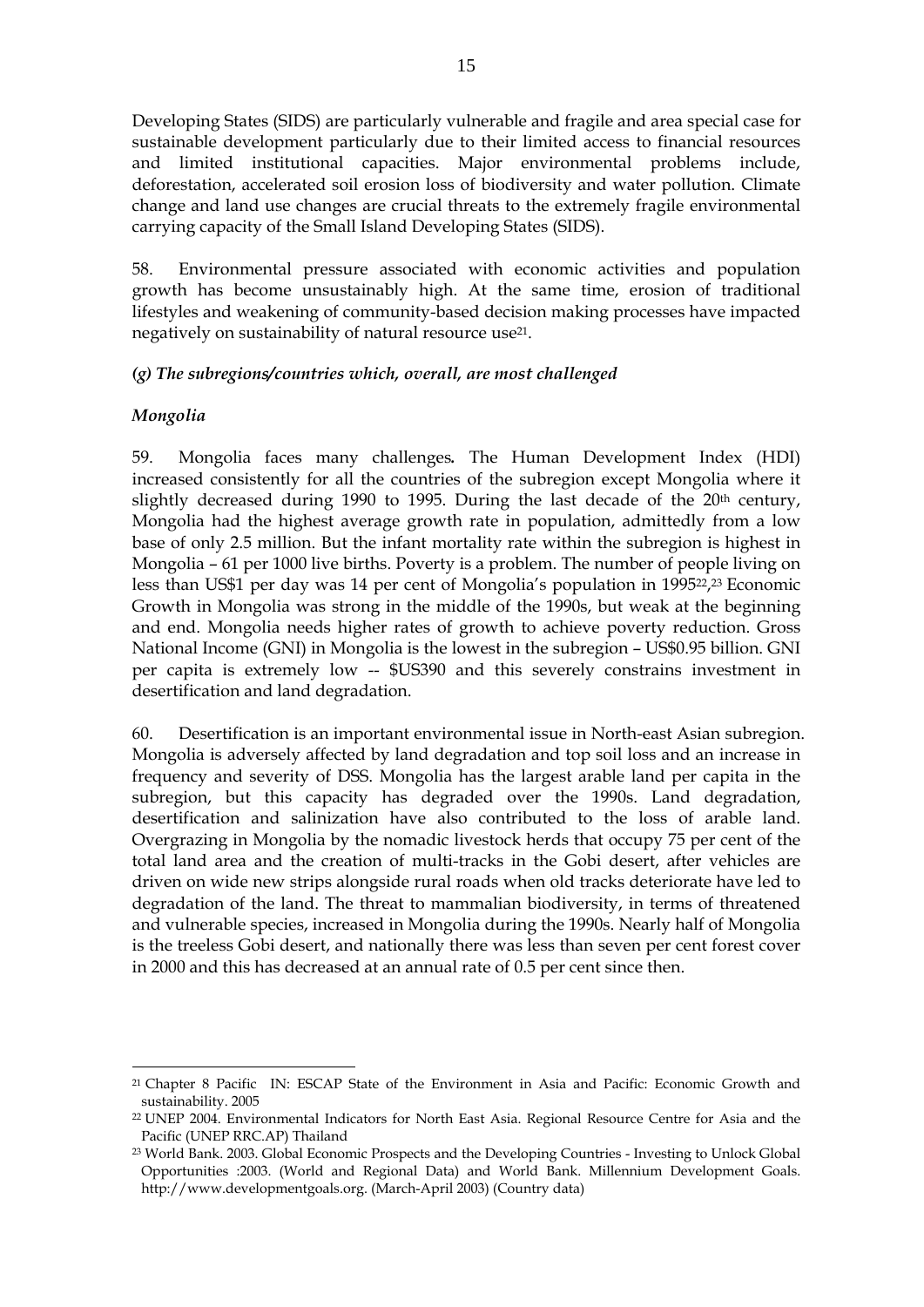#### *South Asia, South-east Asia, and East Asia*

61. East, South-east, and South Asia have very varied climates and contain much biological diversity**.** Nevertheless, the magnitude of soil erosion and the resulting loss of biodiversity and agricultural productivity are increasingly threatening both the ecological and the economic base of many countries<sup>24</sup> e.g. Mongolia, China, Viet Nam, Cambodia, India and Bangladesh. Concerted action is needed to halt the emerging trends. The 1996 Regional conference in New Delhi and the 1997 Beijing Ministerial Conference on UNCCD Implementation endorsed the principle of cooperation across climatically different regions in order to prevent further land degradation. South Asian Country Parties adopted SRAP in Sri Lanka in July 2004, and South-east Asian Country Parties launched the framework of SEA SRAP in December 2005 in Viet Nam and reviewed and finalized SEA SRAP in December 2006 in Thailand. Many countries have expressed interest in organizing regional and subregional consultative meetings on the Asia-wide TPNs.

#### *Central Asia*

1

62. Many Central and South Asian countries are challenged by dryland and rangeland sustainability and rely on regional trade to obtain livestock fodder during lean seasons and on long distance transboundary transhumance. Herders are vulnerable to climate change that is believed to be causing accelerated land degradation, and the threat of diseases and noxious weeds that arise from transboundary movements of livestock and fodder supplies.

63. The Central Asian countries have faced a series of obstacles to effective implementation of their National Action Programmes (NAPs). To overcome the implementation problems the following areas have been identified by ADB25as needing attention in the five countries:

- In order to address the causes and consequences of desertification effectively, enabling policy, legislative and institutional conditions need to be created by national governments in view of the factors linking poverty, the environment and the economy.
- Governments should integrate the UNCCD into national development plans and strategies and should focus particularly on incorporating sustainable land management into economic reform processes.
- The relevant ministries should coordinate their activities in order to encourage harmonized responses across a broad range of state sectors.
- Governments should ensure that local communities and civil society organizations are more involved in decision-making processes and implementation activities.
- In order to combat desertification and drought, more funds need to be allocated nationally and from external sources.

<sup>24</sup> Task Force for the Preparation of WSSD in Asia and the Pacific (2001**)** South Asia subregional report for the world summit on sustainable development; UNEP 2005 Environmental indicators for North East Asia

<sup>25</sup> A Partnership Approach for Financing UNCCD ImplementationThe Central Asian Experience www.adb.org/projects/CACILM/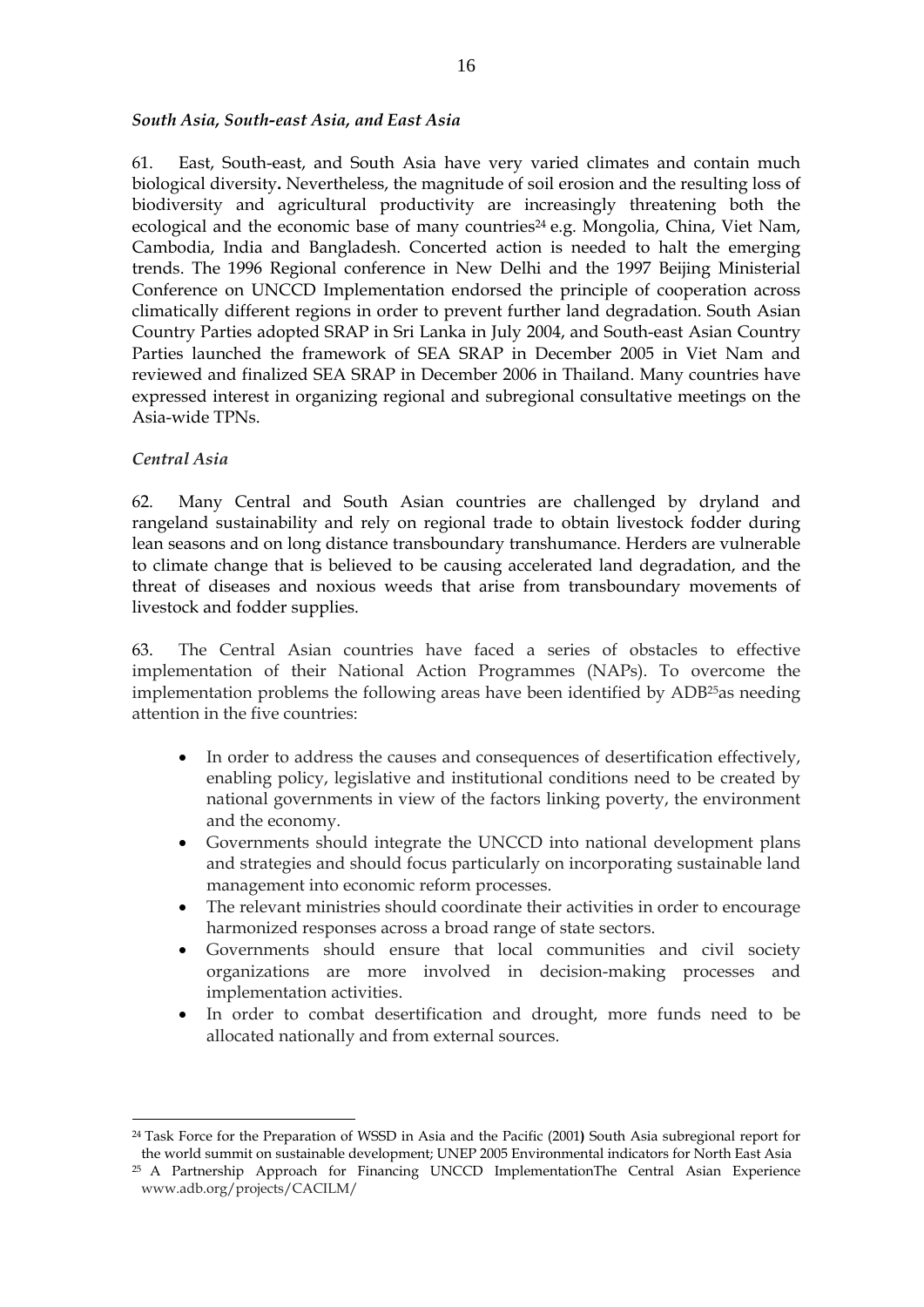#### *Pacific*

<u>.</u>

64. **The 14 Pacific island country Parties** are unique in their problems and the ways to address those problems. Drought preparedness, land productivity and vulnerability to natural disasters and economic shocks are the main issues confronting them in relation to sustainable development. The Pacific Island Workshop held in Apia, Samoa in May 2001 laid down the blueprint for developing a Pacific Island Initiative on agroforestry, water harvesting, land use monitoring, and early warning systems for drought forecasting as the basis for arresting land degradation and combating desertification. In view of their geographic isolation and the relatively small size of their economies, the countries at that meeting recommended the adoption of a subregional approach in the implementation of the UNCCD, together with national level activities.

## **REVIEW OF IMPLEMENTATION OF DESERTIFICATION AND LAND DEGRADATION MITIGATION MEASURES.**

## *(a) Major Initiatives to Combat Land Degradation*

65. A comprehensive review and assessment of the progress made by countries in the ESCAP region was undertaken in 200526. Since that time there have been updates and the most recent was from the 36 countries of Asia and Pacific region who submitted their National Reports to the COP 8 held in Madrid in September 2007.

66. The recently enunciated 10-year strategic plan of the UNCCD has considerable relevance**.** At least for the Asia and the Pacific region, the UNCCD ten-year strategic plan "opens a way for renewed commitment among stakeholders." There are several stated policy objectives:

67. At the recent COP 8 in Madrid the Strategic objectives and expected impacts (and their associated indicators) were agreed upon:

#### 68. **Strategic Objective 1: To improve the living conditions of affected populations**

*Expected impact 1.1*. People living in the areas affected by desertification/land degradation and drought to have an improved and more diversified livelihood base and to benefit from income generated from sustainable land management.

*Expected impact 1.2* Affected populations' socio-economic and environmental vulnerability to climate change, climate variability and drought is reduced.

*Indicator S.1.* Decrease in numbers of people negatively impacted by the processes of desertification/land degradation and drought

*Indicator S.2* Increase in the proportion of Households living above the poverty line in affected areas.

<sup>26</sup> Lu Qi, Yang Youlin and Victor R. Squires "*Regional Review of UNCCD implementation and Best Practices in Asia and the Pacific*". China Environmental Science Press, Beijing. 2005.279 p.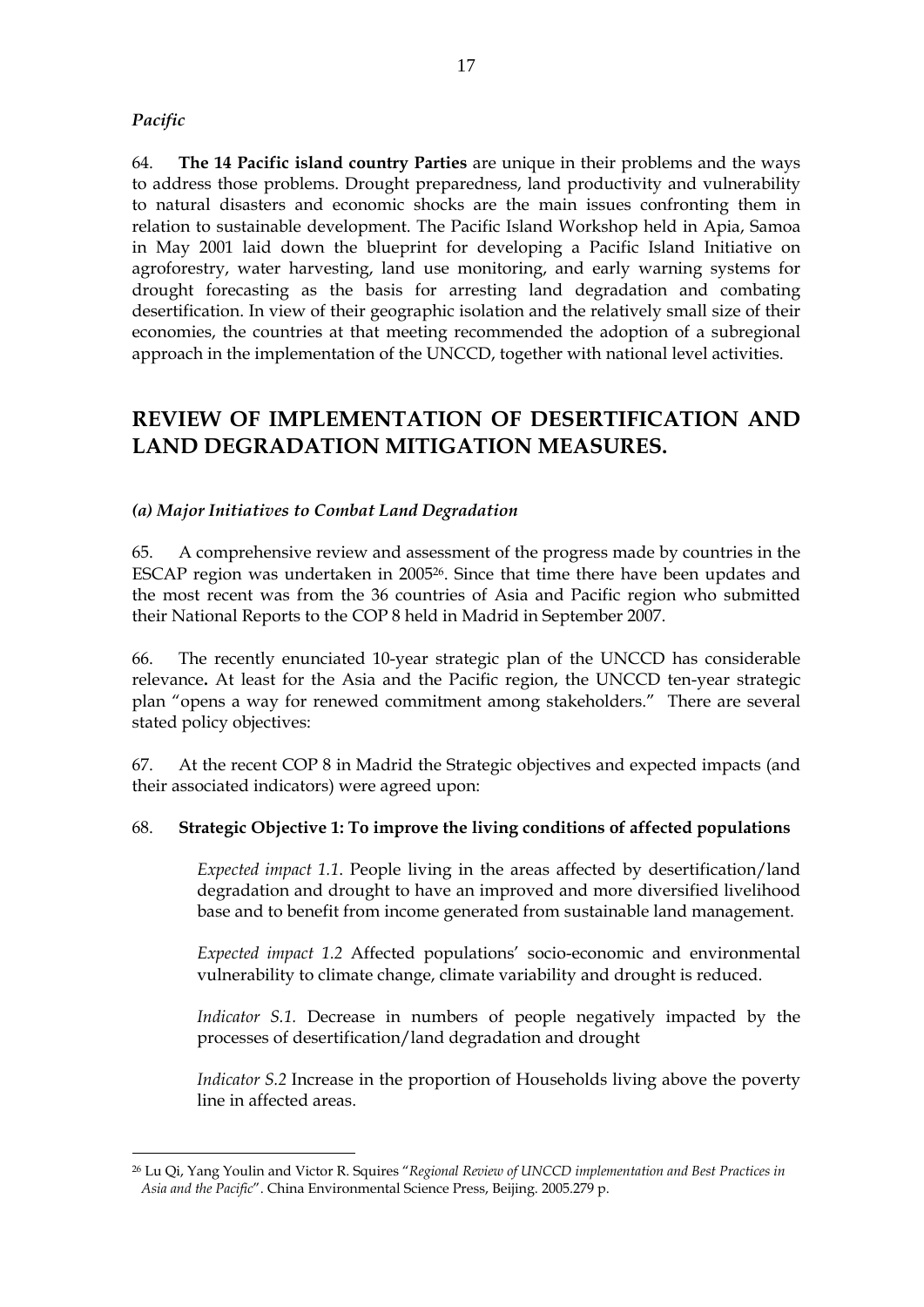*Indicator S.3* Reduction in the proportion of the population below the minimum level of dietary energy consumption in affected areas.

#### 69. **Strategic Objective 2: to improve the condition of affected ecosystems**

*Expected impact 2.1* Land productivity and other ecosystem goods and services in affected areas are enhanced in a sustainable manner contributing to increased livelihoods.

*Expected impact 2.2* The vulnerability of affected ecosystems to climate change, climate variability and drought is reduced.

*Indicator S.4* Reduction in the total areas affected by desertification/land degradation and drought

*Indicator S.5* Increase in net primary productivity in affected areas.

## 70. **Strategic Objective 3: To generate global benefits through effective implementation of the UNCCD**

*Expected impact 3.1* Sustainable land management and combating desertification and land degradation contribute to the conservation and sustainable use of biodiversity and the mitigation of climate change.

*Indicator S.6* Increased carbon stocks (soil and plant biomass) in affected areas.

*Indicator S.7* Areas of forest, rangeland, agricultural and aquaculture ecosystems under sustainable management.

## *71.* **Strategic Objective 4: To mobilize resources to support implementation of the UNCCD through building effective partnerships between national and international actors**

*Expected impact 4.1* Increased financial, technical and technological resources are made available to affected country Parties.

*Expected impact 4.2* Enabling policy environments are improved for UNCCD implementation at all levels.

*Indicator S.8.* Increase in the level and diversity of available funding for combating desertification/land degradation and mitigating the effects of drought.

*Indicator S.9* Development policies and measures address desertification/land degradation and mitigating the effects of drought.

72. While there are numerous programmes and activities of the governments of most Asian countries that, directly or indirectly, contribute to combating land degradation even if they are not specifically or inherently aimed to do so, there are several major initiatives that stand out for their exclusive focus on land degradation problems.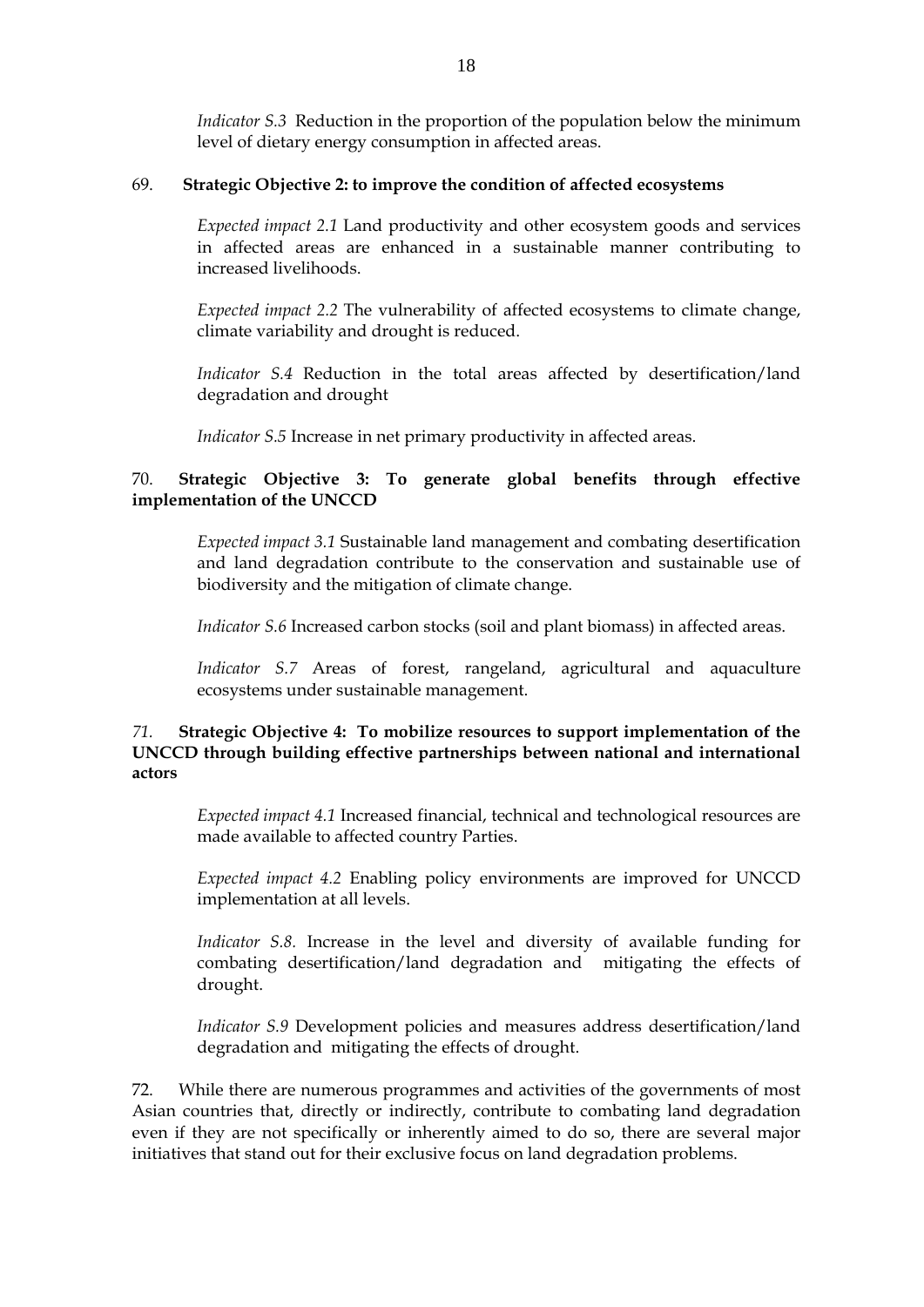- China/ADB/GEF Partnership on Land Degradation in Dryland Ecosystems (2005-2015). To combat land degradation in China a US\$1.1 billion investment over a 10 year period to halt and reverse land degradation in the western region of China
- ADB/GEF Central Asian Countries Initiative for Land Management (2006- 2016). The objective is to combat land degradation and desertification in five Central Asian countries with an expenditure of over \$USD 1 billion over 10 years.

73. The UNCCD through its Regional Coordination Unit in Bangkok has also worked to strengthen international cooperation both among countries and among entire regions including an initiative aimed at highlighting and strengthening links among the UNCCD and the other two international Conventions resulting from the United Nations Conference on Environment and Development: the Convention on Biodiversity and the Framework Convention on Climate Change. Also, the subregional governments have pursued activities related to the elaboration of framework programmes of action to combat land degradation and implement more sustainable land use.

74. These subregional consultations brought stakeholders together to formulate the elements of a programme for subregional cooperation to implement the UNCCD in light of the UNCCD Annex for Asia and endorsed a range of options for the preparation of NAPs and of several SRAPs. They called upon countries to nominate a coordinating Agency for the implementation of the UNCCD, addressed issues related to the preparation of NAPs and enumerated priority programme areas for the region. Furthermore, they recognized that actions to combat desertification and drought are an essential part of national sustainable development strategies and emphasized the need for capacity building in fields such as environmental education, institutional strengthening and training.

75. National projects and activities have focused on **priority areas**, namely:

- Sustainable **natural resource management** in rangelands, forests and woodlands
- **Sustainable agricultural practices** in irrigated and rainfed areas
- **Land rehabilitation** in the affected areas in each country

<u>.</u>

- **Biodiversity conservation** and **protected areas management** and
- **Capacity building** for enhancing land use planning and the enabling policy, legislative, institutional and incentive frameworks.

76. Multi-country activities will include integrating sustainable land management into planning, developing a land management information system, research, and knowledge management and information dissemination.

77. Agenda 21 emphasized the need for developing indicators<sup>27</sup> to provide the solid base for decision making at local, national, regional and global levels. The Johannesburg Plan of Implementation in 2002 reiterated the need for indicators to monitor economic, social and environmental progress for sustainable development. MDG7 set for countries

<sup>27</sup> Indicators can be defined as statistics, measures or parameters that can be used to track changes of the environmental and socio-economic conditions. Indicators are developed in synthesizing and transforming scientific and technical data into fruitful information.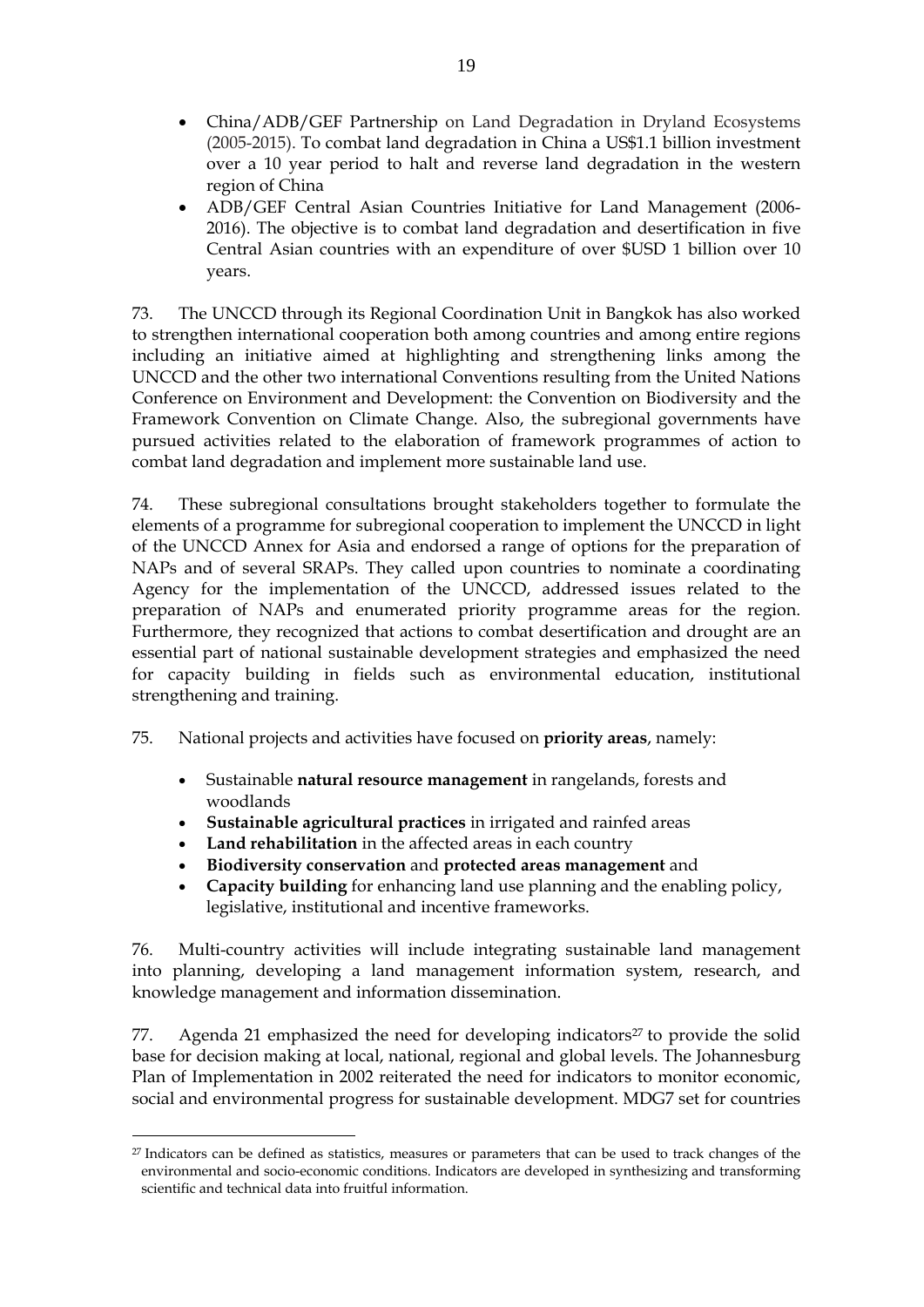to ensure environmental sustainability through integrating principles of sustainable development into country policies and programmes, and reverse the loss of environmental resources.

78. The 1992 United Nations Conference on Environment and Development (UNCED) in Rio recognized the role of indicators towards promoting sustainable development. Chapter 40 of the Agenda 21 calls on countries at the national level, as well as international, governmental and non-governmental organizations to develop indicators in order to provide the solid basis for decision-making at all levels. Agenda 21 specifically called for harmonization of efforts towards developing sustainable development indicators at the national, regional and global levels.

79. The CSD in 1995 undertook an initiative to assist countries with developing framework for sustainable development indicators, and building capacity for integrating indicators in policy formulation and decision-making. The overall goal of the programme was to develop country specific indicators that will be used by countries while reporting the progress on sustainable development. Indicators would be the useful tools to track the economic, social and environmental progress over the timeframe.

80. A comprehensive assessment of the indigenous knowledge is still a weak point.28. More effort should be oriented towards these native practices that played an important role in conserving the natural resources of local communities.

81. Information and data on land degradation may be available but is limited and scattered, as there is often no specific database dedicated to UNCCD at the national level. Existing environmental monitoring and evaluation mechanisms in land use changes are in place in most countries, but are limited in scope both in resolution and spatial coverage. Equally, quality data and capability to interpret and convert data into understandable formats like Geographical Information System (GIS) to support policy decision making are also lacking.

82. National Action Programmes<sup>29</sup> (NAPs) are one of the key instruments in the implementation of the Convention. They are strengthened by Action Programmes on Subregional (SRAP) and Regional (RAP) level. National Action Programmes are developed in the framework of a participative approach involving the local communities and they spell out the practical steps and measures to be taken to combat desertification in specific ecosystems.

83. NAPs for Combating Land Degradation have been formulated or revised in the light of this framework and South Asia Subregional Action Programme (SEA—SRAP) has been prepared in the context of NAPs of country Parties throughout SE Asia. Hence, one can observe significant changes in approaches to implement the UNCCD in the ESCAP member countries, especially in the Asia and the Pacific region since 2002. Such changes are marked by creation of conditions for broader stakeholders' participation in

<sup>1</sup> 28 CCICCD (1999) Traditional Knowledge and Practical Technologies for Combating Desertification in China, Secretariat of UNCCD, China Environmental Science Press, Beijing, 181 p.

UNCCD 2005 Promotion of Traditional Knowledge: A compilation of UNCCD Documents and Reports from 1997-2003, UNCCD Committee of Science and Technology, UNCCD Bonn p.156

<sup>29</sup> The NAPs are a comprehensive framework to combat desertification and mitigating drought based on participation by all key stakeholders in each country.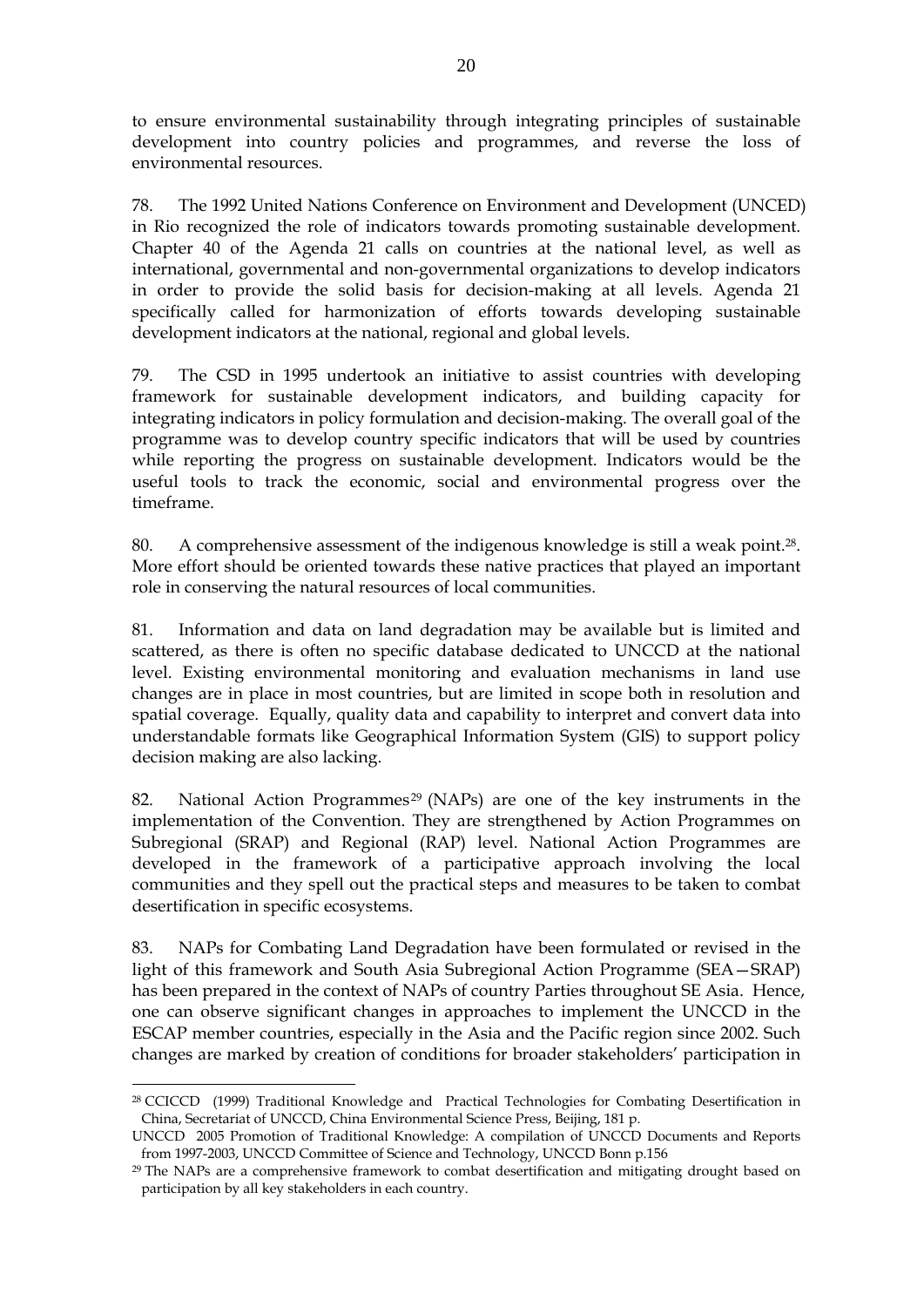the planning process, harmonization of existing plans and programmes, inter-sectoral cooperation, effective consultation and negotiation with external partners

84. A series of meetings in South-east Asia strengthened the impetus for regional cooperation and collaboration among all players involved in implementation of the UNCCD in the South-east Asian region. The agenda involved reviewing and adopting proposals for a Regional Coordinating Mechanism, as well as an initial Regional Action Programme for the implementation of the UNCCD. These culminated in the UNCCD SEA-SRAP launching meeting that was held in Phan Thiet City, Binh Thuan Province, Viet Nam (December, 2005). The meeting endorsed the Framework for the South-east Asia Subregional Action Programme for Combating Land Degradation and Eradicating Poverty in Drought Prone, Seasonally Arid and Food In-secure Areas.

85. The availability of funds directly for the implementation of NAP related activities is not sufficient. But the agencies responsible for NAP implementation have partnerships with donor agencies through donor funded projects. These projects provide financial and technical assistance to the relevant agencies. However, substantial investments have yet to be made, since the projects cater only to a limited number of years and mainstreaming of the mitigation activities into the routine activities of the agencies is a necessary follow-up.

86. The main stakeholders in most ESCAP member countries are the government, non-governmental organizations (NGOs), community-based organizations (CBOs) with some limited private sector support, and the community at large. Insufficient awareness on land degradation and the NAP has caused inadequate financial allocation to activities to combat land degradation. The need for greater efforts on prevention of land degradation is accepted by the governments of all partner countries; however, serious deficiency of financing does not allow the realizing of all the planned measures. Attraction of target international investments and increase in budgetary financing is required. It is important to note that the private sector is not actively involved in most Asian countries in the development of policies or in mobilizing financial resources for implementation of development projects in marginalized areas that actually benefit the local people30. Incentive frameworks for a supportive role by the private sector must be strongly prioritized.

## *(b) The Asian and Pacific countries to have adopted their NAPs*

<u>.</u>

87. China, India, Indonesia, Islamic Republic of Iran, Kazakhstan, Kyrgyzstan, the Lao People's Democratic Republic, Mongolia, Myanmar, Nepal, Pakistan, Palau, Philippines, Sri Lanka, Tajikistan, Thailand, Turkmenistan, , Uzbekistan, and Viet Nam,. The other affected developing countries in the Asia and Pacific region are at various stages of NAP formulation. The preparation of NAPs is a dynamic ongoing process and the status of each country is subject to change over time. The Convention's "bottom-up" approach, whereby existing desertification programmes are reviewed by the stakeholders, including non-governmental organizations (NGOs), local authorities, and community leaders, was generally adopted in formulating NAPs. Mainstreaming the

<sup>30</sup> An example of active private sector involvement is the cooperation between ELion company in China and the development of desert industries (including a tourist resort) in the Kubuqi desert of Inner Mongolia, China. Website <www.elion.com.cn>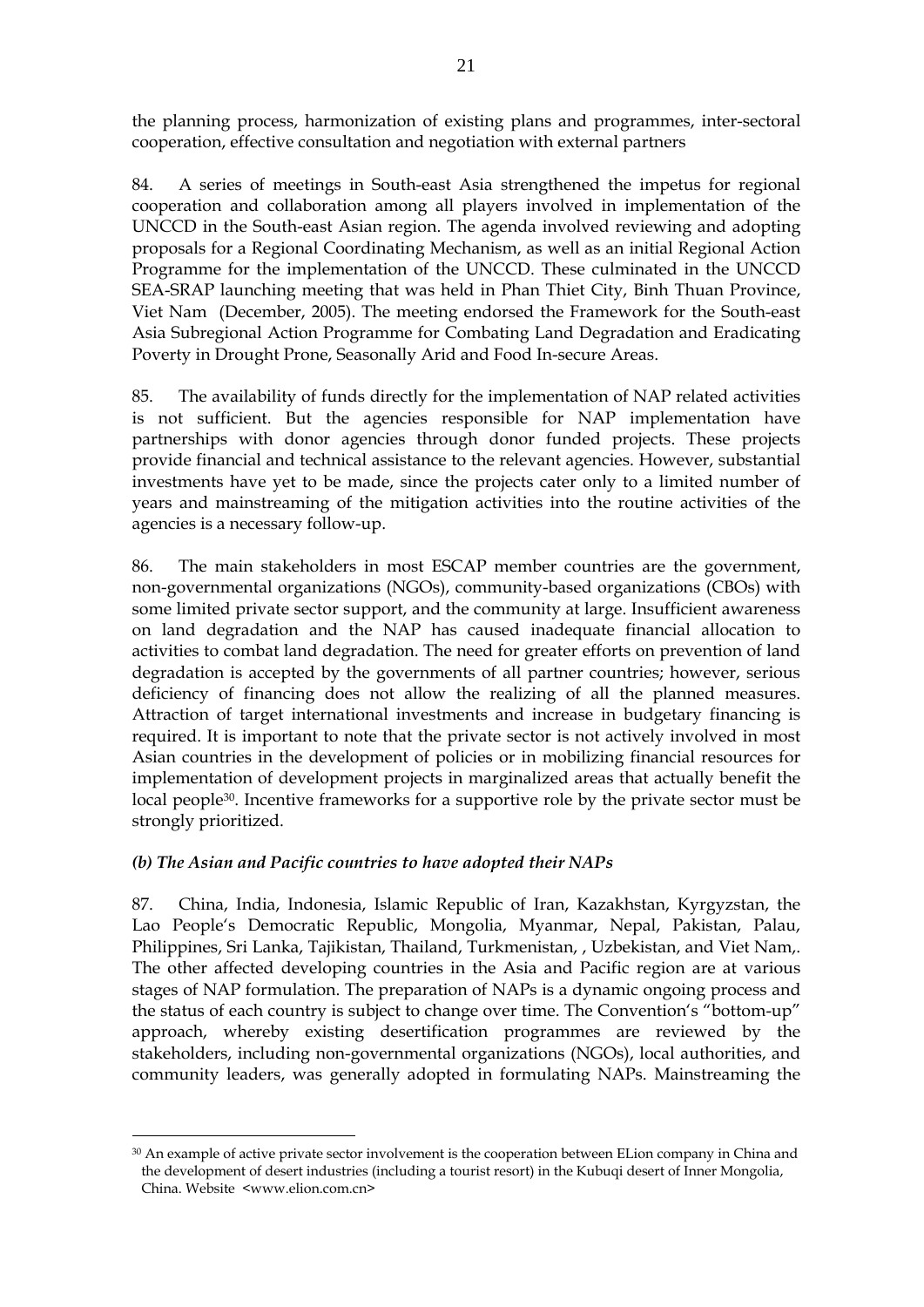NAPs in order to enhance their effective implementation is another important consideration in this regard.

## *(c) Regional Action Programme (RAP) and Thematic Programme Networks (TPN)*

88. The resolutions adopted during the first Regional Conference on the Implementation of the United Nations Convention to Combat Desertification, held in New Delhi, August 1996, prepared the ground for the preparation of the Convention's Regional Action Programme for Asia. Guided by the principles and provisions of the Convention, especially those in its Annex II, the Regional Implementation Annex for Asia, Asian country Parties, with continued assistance from the UNCCD Secretariat, have taken initiatives aimed at achieving the objectives of the Convention.

89. International Experts Group Meeting on the Preparation of the Regional Action Programme for Combating Desertification and Mitigating the Effects of Drought in Asia, held in Bangkok in November 1998 paved the way for the formulation of a framework for the Regional Action Programme (RAP) and the development of NAPs. Furthermore, the meetings established thematic programme networks (TPNs) that provide structural support to RAP and NAPs which, essentially, are at the core of action for combating desertification in the region.

## *Regional activities are being launched through TPNs.*

90. Based on the principles contained in the Convention to Combat Desertification and its regional annex for Asia, a number of regional meetings introduced an approach that has become central to regional cooperation in Asia: the TPNs. Each network deals with one core aspect, which is either a cause or an effect of desertification, and aims at providing and promoting regional solutions through improved and innovative regional cooperation and exchange of information. The networks have evolved following the 1997 Beijing Ministerial Conference, the 1998 Muscat meeting and the 1997 Tashkent Conference.

91. The implementation of the NAPs is advanced by the promotion of regional cooperation and capacity-building at national and subregional levels through the six Asian Regional Thematic Programme Networks (TPNs) adopted at the Beijing Ministerial Conference. These are desertification monitoring and assessment (hosted by China and launched in July 1999), agroforestry and soil conservation (hosted by India and launched in May 2000), rangeland management and fixation of shifting sand dunes (hosted by Iran and launched in May 2001), water resources management for arid-land agriculture (hosted by Syria and launched in July 2002), strengthening capacities for drought impact mitigation and combating desertification (hosted by Mongolia and launched in July 2003), and assistance for the implementation of integrated local area development programmes (LADPs) (hosted by Pakistan and launched in June 2004).

## *South East Asian countries are implementing a subregional programme (SRAP) to strengthen their activities under the Convention*

92. South Asian Country Parties adopted a SRAP in Sri Lanka in July 2004 with goals set in response to the guidelines and objectives of the UNCCD: South-east Asian countries adopted the framework of SEA-SRAP in Viet Nam in December 2005 and countries agreed to: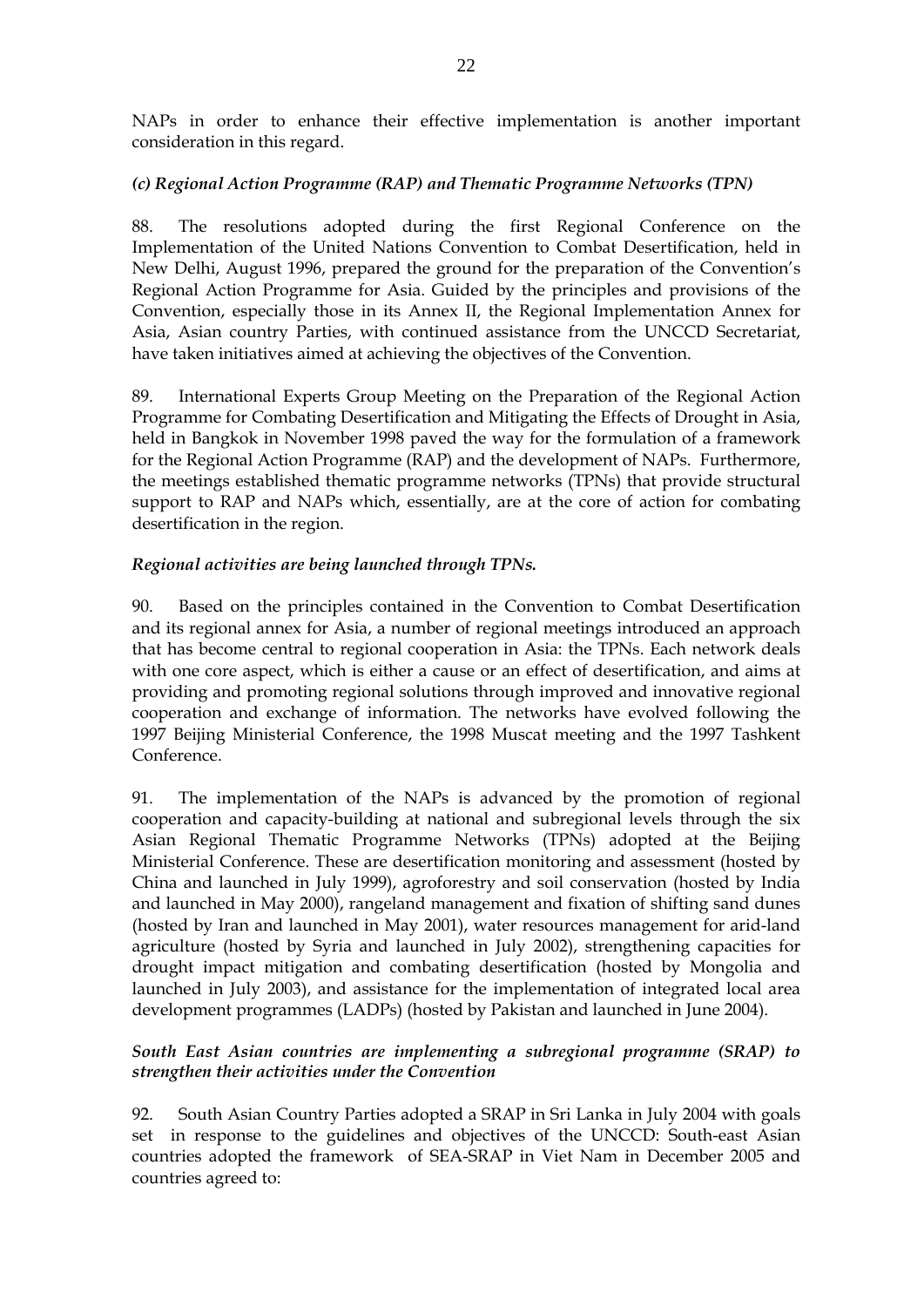- (1) To establish ASEAN Country Party Network for knowledge-based geoinformation and data base and best integrated watershed management practices needed to combat land degradation and desertification as a longterm and strategic approach to reduce rural poverty in the ASEAN countries;
- (2) To mainstream policy formulation and mitigation measures established by the ASEAN country Parties during their implementation of various and key projects within the SEA-SRAP Framework

93. Effective implementation of the various programmes and project activities by the SEA-SRAP country Parties, depends on adherence to the following principles approaches and strategies:

- (1) *Mainstreaming of validated technologies and measures for implementing the UNCCD.* Each South-east Asian country Party focal point will exert all efforts to mainstream their respective implementation programme to ensure its sustainability and likewise create nationwide awareness to establish constituency for the UNCCD as the environmental and development country programmes on land degradation and poverty.
- (2) *Cluster Approach for Sustainable Land and Ecosystem Management (SLEM) employing Trans-boundary Management of Land and Ecosystem and Cross-border Land and Ecosystem Management.* The SLEM is focused on concerns and requirements creating efficient land resource management and to combat land degradation and poverty. The trans-boundary management of ecosystem is employed for regional basin which serve as a common watershed for the specific group country Parties and which served a basis of convergence of implementation for groups of country Parties that share common concerns in managing land and ecosystems of South-east Asian country Parties. On the other hand, the Cross border Land and Ecosystem management is concern with networking of implementation of archipelagic South-east Asian country parties. The cluster approach likewise serves as basis for exchange of experts and information.
- 94. The country clusters are:
	- a. SEA Trans-boundary Clusters Sub-cluster 1: Cambodia, Myanmar, Lao PDR, Thailand and Viet Nam Sub-cluster 2: Indonesia and Timor Leste.
	- b. SEA Cross Border Clusters Brunei, Indonesia, Malaysia, Timor Leste, and the Philippines
	- (3) *Participatory and Bottom up Approach with emphasis on Community Initiatives and Local Governance.* Central to the implementation of all South-east Asian SRAP programmes and project activities is the identification and the full participation of all stakeholders, particularly in those areas and communities affected by desertification.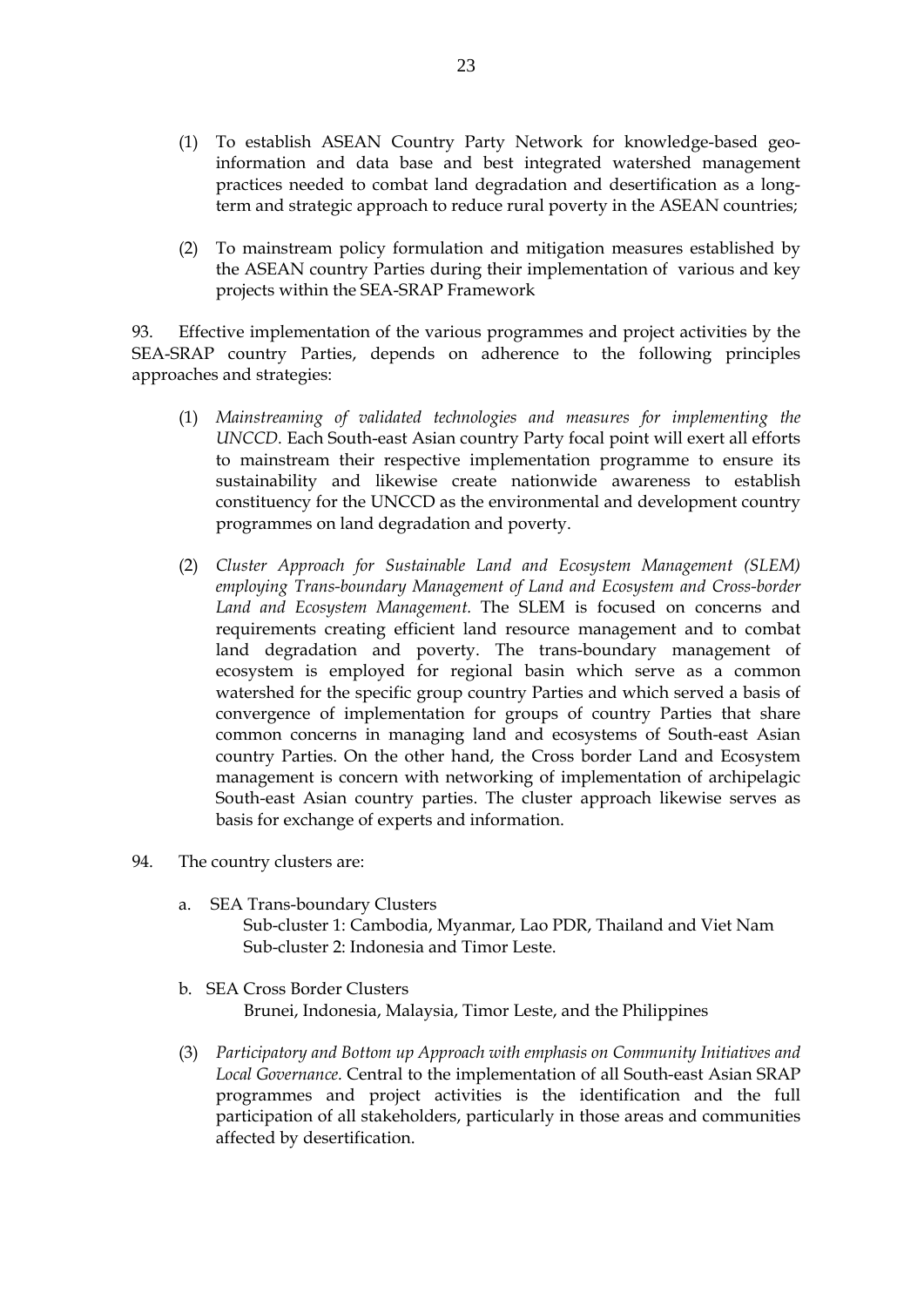## *Subregional Action Programme (SRAP/CD) for the Central Asian countries on combating desertification within the UNCCD context was completed in 2003*

95. Central Asian countries are implementing a subregional action programme (SRAP) to strengthen their activities under the Convention in response to the subregion's needs, The CACILM represents innovative international cooperation of donors to support development and performance of the framework programme at the national level (NPF), aimed at development of all-round and complex approaches to combat desertification through sustainable management of land and water resources as stated in the Global Environment Facility (GEF) Operational Programme on sustainable land management (SLM).

# **FUTURE CLIMATE CHANGE: OPTIONS AND CHALLENGES FROM AN ASIA-PACIFIC PERSPECTIVE**

96. Climate change is now seen as having a profound impact on ecosystems and societies, challenging some basic assumptions concerning the reliability of the production and consumption patterns of our emerging global civilization. Global temperature will probably rise by 5.8 °C in the next 100 years and the sea level will rise by nearly one metre in the same period. Moreover, it is predicted that the evaporation rate might increase by about 5 per cent with a 1 °C rise of temperature in mid-latitude regions of the earth. Based on this information, it is natural to worry that with the advance of global warming, drought will be developed on a global and local scale, leading to severe damage in agricultural and forestry production. If the reduction of soil moisture due to temperature rise continues, the arable soils will become desiccated, resulting in abandonment of arable land and eventual desertification. The recent changes in climatic events, particularly the increasing frequency of dry events notably related to El Nino, have increased the frequency and severity of a new emerging climate pattern called 'seasonal aridity'. The dry spell can extend 6 to 7 months in areas where this previously did not occur e.g. in the Lao Republic's Huaphane, Xiengkhuang, and Savannakhet provinces and parts of Cambodia31.

97. In addition to the reduction of biological productivity, another consequence of temperature rise will be loss of biological diversity through direct impacts like habitat loss and fragmentation, and species losses through pollution. A key challenge for the biodiversity programmes is the implementation

98. Scientists now generally agree that increased atmospheric concentrations in carbon dioxide  $(CO_2)$  and other greenhouse gases such as methane – a common by product of ruminant livestock - are causing significant warming. Cattle farming produces as much as 100 million tonnes of methane annually and livestock production is rapidly increasing in response to the increase of meat consumption. Since the production levels of methane differ with the feeding conditions of cows, development of technology to reduce methane emissions is important, especially in developing countries where cows are fed on a sparse diet.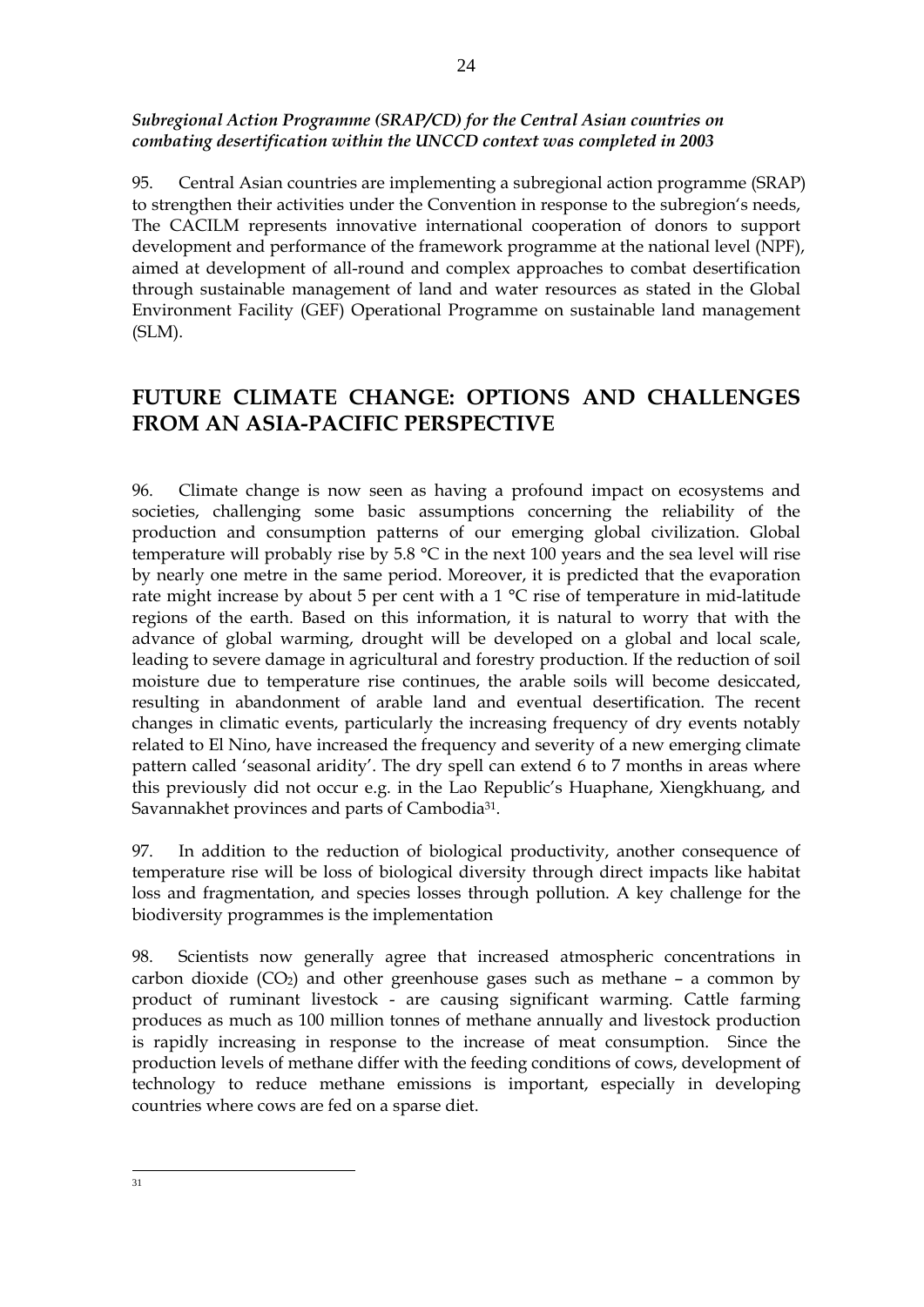99. It will not be easy to find an effective and efficient way to balance productivity with sustainability in biological production by agriculture under a scenario of progressive climate change. Because local populations have no choice but to scratch a living from increasingly scarce natural resources, the challenge is to meet their requirements for sustainable livelihoods while combating land degradation in a manner that is adaptive to climate change. Many recent national workshops in member countries on climate change awareness called for the development and implementation of a national climate change policy that will take into effect adaptation options and mitigation of land degradation.

100. Such key areas as science and education, agriculture, forestry, rangeland management, sustainable energy and supply and management of water resources represent platforms for synergistic efforts to meet this challenge.

101. Many countries are now facing up to the challenge of coping with climate change. Climate change could have a variety of important implications. An urgent need is for information that can be used to design effective schemes to mitigate the effects, including development of insurance schemes to ensure that poor farmers/herders have access to climate forecasting and other tools (such as market forecasting) that can help manage risks. There is a need to develop and/or strengthen, with international support, climate information and early-warning systems, with particular emphasis on the areas of risk-mapping, remote-sensing, and agro-methodological modeling, There is a strong link with drought mitigation because climate change will affect seasonal rainfall distribution and rainfall intensity<sup>32</sup>.

# **COMMITMENT TO SUSTAINABLE AGRICULTURE AND LAND MANAGEMENT IN THE ESCAP SUBREGION**

102. The commitments by the international community are many and varied (Table 4) but few have been delivered. International Development Goals (IDG) were formulated and agreed by the international community at different UN conferences that took place in the last decade. In order to achieve environmental sustainability, goals called upon developing countries to formulate a national strategy for sustainable development by 2005, and to reverse the current trends in the loss of environmental resources, at both global as well as national level, by 2015. These goals are merged into Millennium Development Goals (MDG).

103. At the UN Millennium Summit held in 2000, MDG (8 goals, 18 targets and 48 indicators) were endorsed by the governments and civil society, in order to improve economic, social and environmental conditions in a specific timeframe. Goal 7 is set for countries to ensure environmental sustainability *through integrating principles of sustainable development into country policies and programmes, and reverse the loss of environmental resources.* Sustainable Agricultural and Rural Development (SARD) was a major focus

1

<sup>32</sup> See companion paper by Dr Liu on this topic)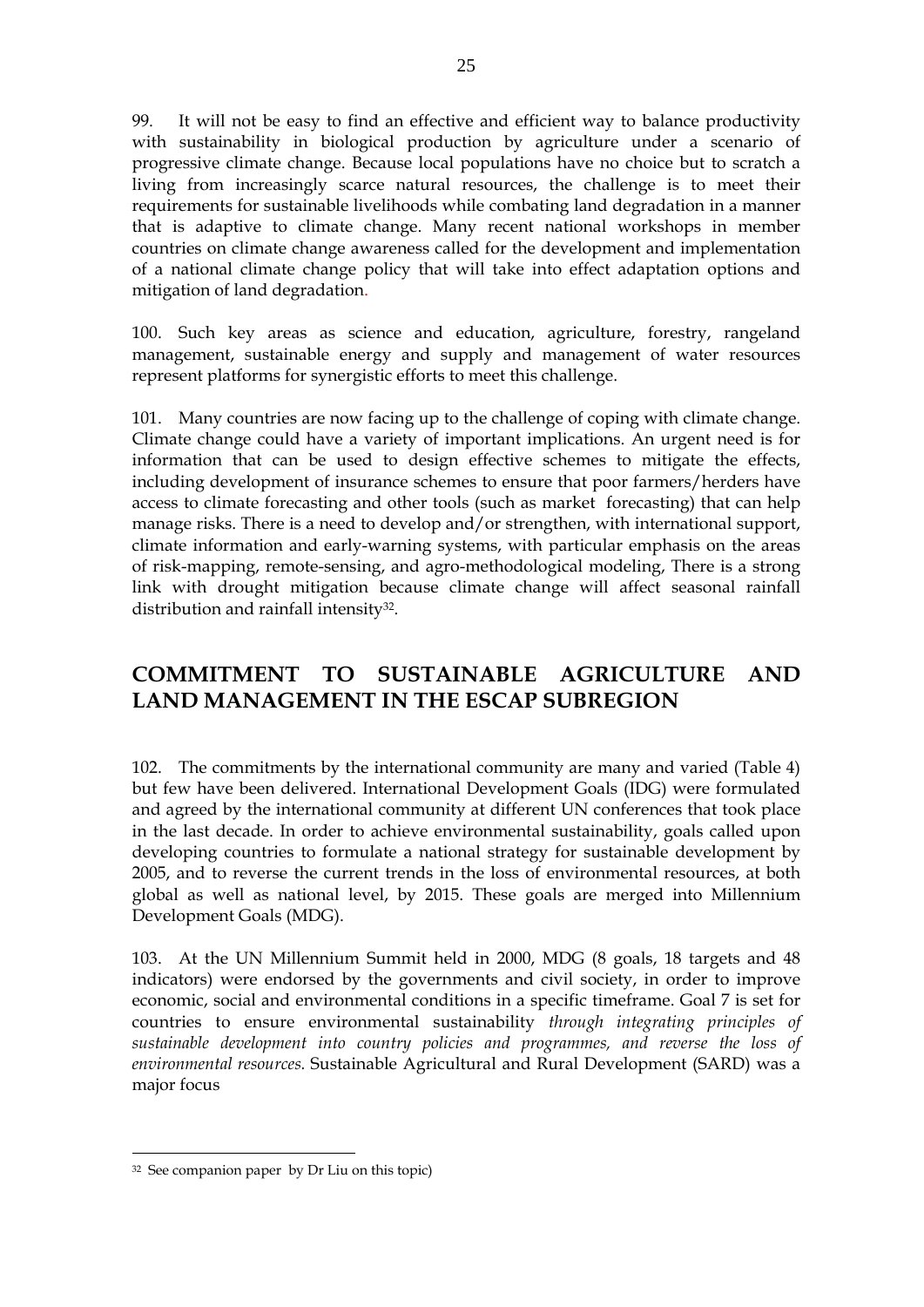104. The Johannesburg Plan of Implementation (JPOI), 2002 called upon countries to initiate work on indicators in order to monitor progress on sustainable development. Governments in Johannesburg committed to various goals, targets and financial assistance (through ODA and partnership) in order to achieve a measurable positive change.

Table 3 Main commitments made by the international community at the Rio and Johannesburg World that are relevant to combating desertification

## **Improve Food security, hunger, nutrition**

- Increase sustainable food production and food security **[A21/14.1; CSD-8, 8/4, para 2]** and
- Halve number of undernourished people in world by 2015 **[PFIA21/63; CSD-8, 8/4, para 5];** incorporated in Millennium Declaration **[JPOI/40 a]**

## **Promote Balanced ecosystem approach**:

- Intensify agriculture by diversifying the production systems, minimizing environmental and economic risks. **[A21/14.25]**;
- Pursue an ecosystem approach to SARD, considering impacts of agriculture on natural ecosystems. **[CSD-8, 8/4, para 9]**;
- Develop and implement integrated land management and water-use plans that are based on sustainable use of renewable resources. **[JPOI IV 40b]**

## **Promote Policy reform to optimize land use and promote sustainability**

- Ensure that policies and policy instruments support the best possible land use and sustainable management of land resources with particular attention to the role of agricultural land. **A21 10.6**;
- Allocate land to the uses that provide the greatest sustainable benefits and to promote the transition to a sustainable and integrated management of land resources. **A21 10.5; CSD-3 167**;
- Promote programmes to enhance in a sustainable manner the productivity of land and water resources, especially through indigenous and local community-based approaches. **JPOI IV**;
- Develop adequate land administration systems supporting sustainable land tenure **[CSD-8/3 4.10]** take into account land-use interdependence between rural and urban areas, and undertake implementation of integrated approaches to their administration. **8/3 5.g 23**;
- Develop and/or adopt policies and implement laws [land tenure reform processes] that guarantee to their citizens well-defined and enforceable land rights and promote equal access to land and legal security of tenure, in particular for women and disadvantaged groups, including people living in poverty and indigenous and local communities. **CSD-8 8/3 4.9**

## **Foster Participation, Planning and Administration**

- Ensure people's participation…for sustainable agriculture **A21/16-24**;
- integrate sustainable development considerations with agricultural policy analysis and planning. **[A21/14.5]**;
- Enhance the role of women. **[JPOI/40]**;
- Make most efficient use of scarce water resources, including through communitybased approaches. **[A21/14.53 and chapter 18; JPOI/40 d]**;
- **40d; CSD-8 8/3 1.3**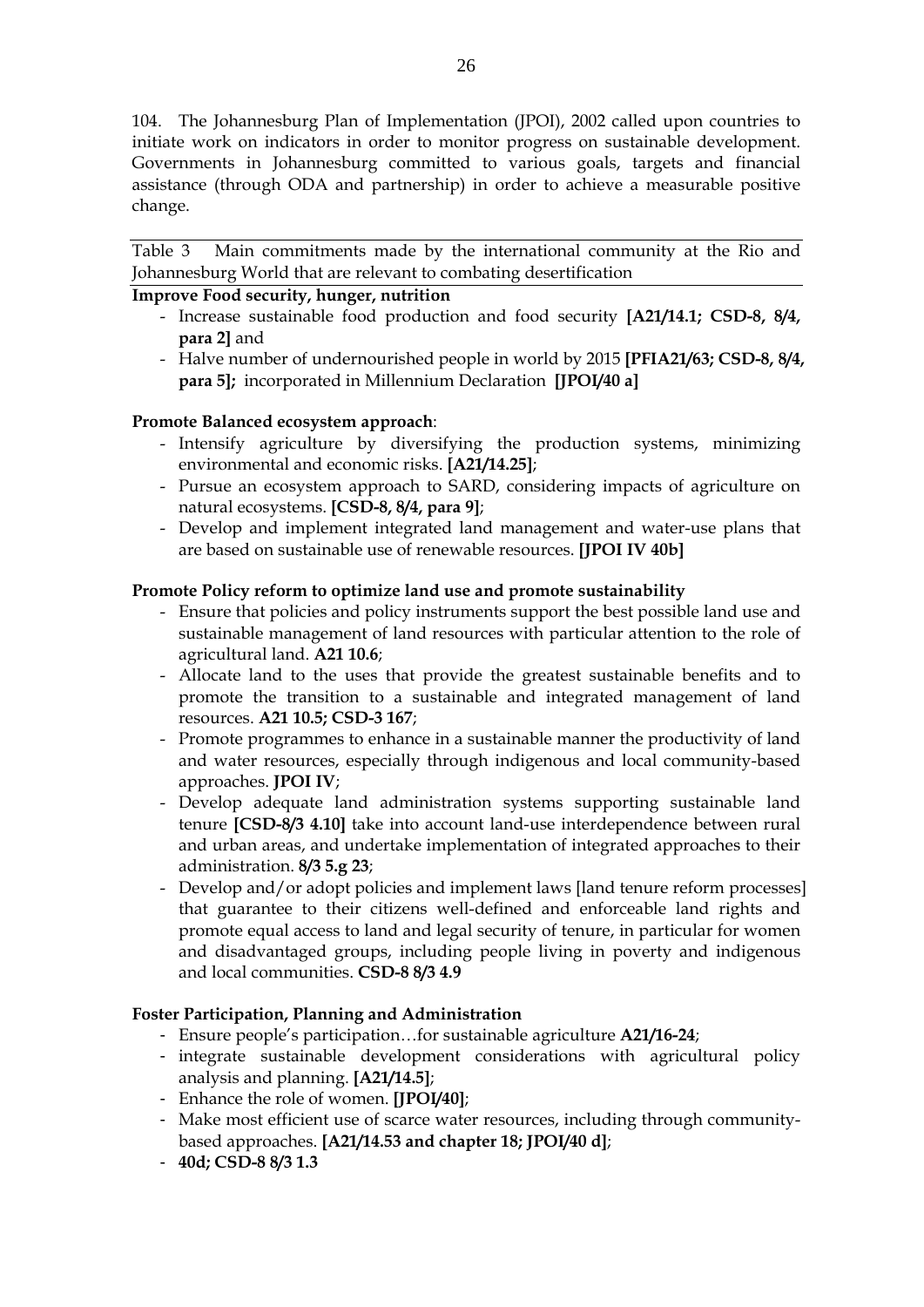#### **Support Conventions**

- UN Framework Convention on Climate Change, UNCCD, Biodiversity
- Climate change and land management, desertification control, conservation of biodiversity.

# **POLICY OPTIONS**

105. The major challenge for most ESCAP countries is how to reconcile development and sustainable land use. The issues raised in the foregoing sections are well known and there have been many attempts to deal with them. The underlying problem seems to be lack of funds and lack of capacity within the developing countries to deal with problems such as high (and expanding) human populations at such an early stage in their economic development. This is why at successive international fora that the necessity for the developed nations to contribute massively to those developing regions was so strongly stressed and why pledges were made to give financial and technical support. But there were many unfulfilled promises.

106. Two main vehicles were designed at Rio for financing environmental protection and ensuring that the development process continued unhindered. The first was increased official development assistance (ODA) flows to developing nations. The United Nations Conference on Environment and Development (UNCED) Secretariat had estimated that US\$600 billion would be required each year between 1993 and 2000 to implement Agenda 21 in the low-income countries. Of this, US\$125 billion was supposed to come from international donations or concessions<sup>33</sup>.

107. Towards this end, the high-income countries reaffirmed their commitment at Rio to reach the UN target of providing 0.7 per cent of their GNP as ODA. The reality however has been that ODA flows have failed to reach the 1992 figure of US\$ 60 billion which is less than half the requirements. In fact the OECD records that ODA fell to its lowest of less that US\$48 billion in 1997.

108. The second vehicle was in the form of additional investment flows to the developing nations, through the Multi-lateral Environmental Agreements (MEAs) that were signed and agreed to during Rio. The only visible financial outcome of Rio is about US\$5 billion worth of commitments, mostly for the Global Environment Facility. Of this only US\$2 billion has been actually spent. The fact remains that more than a decade after the Earth Summit in Rio in 1992 all developing nations and regions, including the developing ESCAP member countries continue with obsolete technologies even as the rhetoric of technnology transfer and cooperation continues. There are no firm commitments from the industrialized nations and therefore no compliance mechanisms within the international system to forge meaningful North-South technology transfers. It is clear that ODA has been decreasing over the years and the likelihood of it increasing substantively are remote. The reality is that ODA flows have failed to reach even half the requirements that were identified by the Rio, Johannesburg and other fora as well as the CSD.

1

<sup>33</sup> WSSD Report p.172 (op.cit)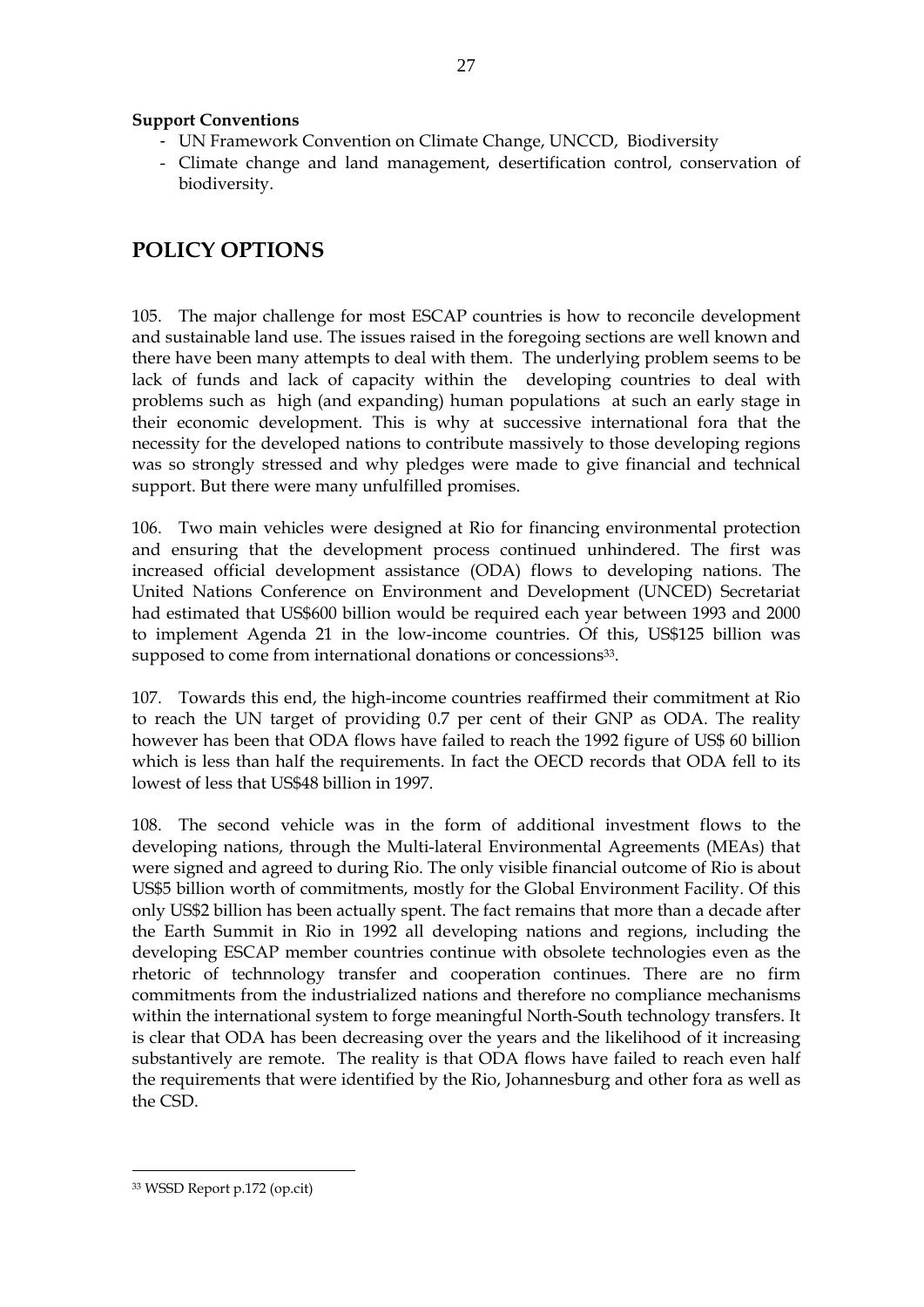#### *(a) Policy responses and reforms required to address to the key issues*

#### *Poverty reduction and improved nutrition*

109. *Poverty and vulnerability* of the affected population is higher in Asian dryland regions. Dryland populations, at least 90 per cent of whom live in developing countries, on average lag far behind the rest of the world in human well-being and development indicators. Two key indicators of human well-being (GNP per capita and infant mortality) show that in Asian dryland populations there is the lowest GNP per capita and the highest infant mortality rates<sup>34</sup>. It is clear that relatively low rate of water provisioning in drylands limits access to clean drinking water and adequate sanitation, leading to poor health.

110. In many parts of the developing world, including parts of the Asia Pacific region, gender discrimination negatively impacts production, household income, asset accumulation, food security and nutrition. Yet women play an enormously important role in livestock and crop production throughout the developing world. Giving women greater opportunities in land use rights/tenure, access to micro-credit and better educational opportunity can help break the cycle of poverty.

111. A comprehensive assessment of the indigenous knowledge is still a weak point. More effort should be oriented towards these practices that have played an important role in conserving the natural resources of local communities.

## *Balanced ecosystem approach:*

<u>.</u>

112. This requires participatory and cross-sectoral approaches for creating an enabling environment and undertaking on-the-ground investments in sustainable land management for the conservation of natural resources that take into account the ecological, economic and social dimensions, while addressing land degradation and desertification issues.

113. Land degradation and sustainable land management issues can only be addressed through mainstreaming and harmonizing integrated ecosystem management (IEM) within the national development priorities and integration of desertification and deforestation prevention and control measures into national development programmes. Affected countries should revise their NAPs into strategic documents and integrate them into development planning and relevant sectoral and investment plans and policies.

#### *Policy reform to optimize land use and promote sustainability*

114. Within the ESCAP region institutional capacities for sustainable development are generally weak in most developing member countries, and there is a low level of public awareness of sustainable development issues. A major paradigm shift is required so that balanced and sustainable development outcomes are viewed as preferable to more narrowly focused economic, environmental or social objectives. Policy, institutional,

<sup>34</sup> Ecosystems and human well-being. Millenium Ecosystem Assessment: Desertification Synthesis World Resources Institute Washington.D.C. 2005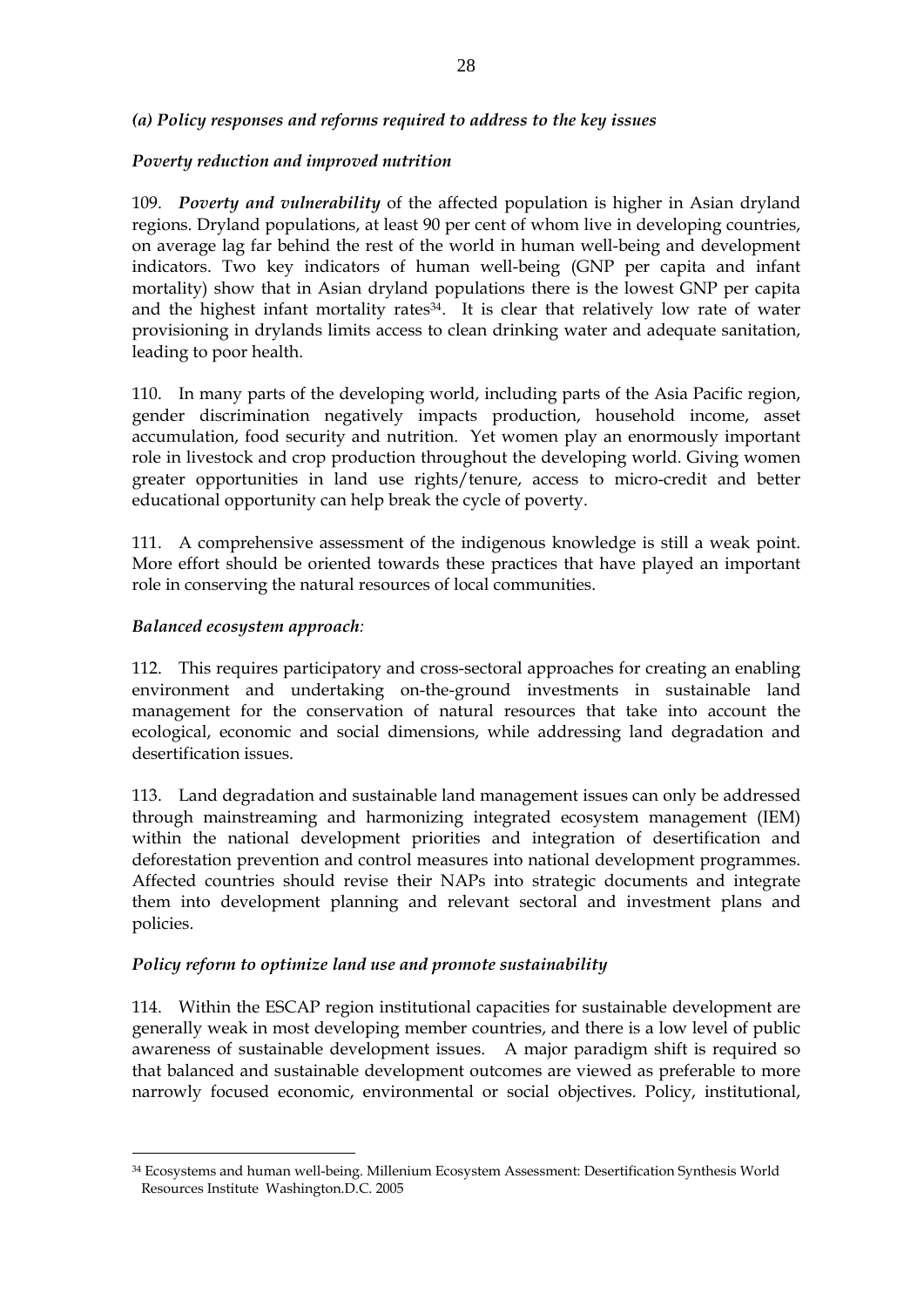financial and socio-economic drivers of desertification/land degradation should be assessed and appropriate measures to remove these barriers are put in place.

115. In this perspective, policy prescriptions involve strategies designed to break the socio-economic exclusion of poor rural dryland populations through secure access to resources (land, water etc), improved access to credit, and better and more equitable insertion into national and world agricultural Markets. Trade policy and accompanying national policies appear to play a key role in this regard, given that they can either exacerbate or attenuate the exclusion of the poorest segments of rural populations in the developing regions through their socioeconomic impacts.

116. Development processes such as international trade, liberalization of agricultural markets, monetarization of local economies, urbanization, sedentarization and political marginalization all play a role in further social exclusion of poor rural dryland communities. Social exclusion is a problem that limits the extent to which transmission mechanisms enable the poor to benefit from agricultural growth. Socio-economic marginalization may be a cause rather than a result of poverty and desertification. In that context attention should be shifted from addressing the physical processes of desertification, to addressing questions of land tenure and land markets, water supply, transport and access to markets, marketing and trade, and credit markets .

## *Participation, Planning and Administration, including gender issues*

117. Participatory processes have been used during the formulation of the NAP through field visits, community meetings, workshops, discussion in the seminars, etc. Stakeholders involved in the NAP preparation process are government (central and local), NGOs, CBOs, universities, research institutions, and private sectors. Participatory awareness campaigns have been conducted in many countries dealing with the growing threat to ecosystem, poverty eradication, land degradation prevention, lessons learned and best practices.

118. Measures to improve the capacity of community participation in land rehabilitation activities, such as social forestry, crop-livestock programme for upland conservation, have been given top priority, either by Government, NGOs or CBOs.

119. Effective knowledge sharing systems, including traditional knowledge, are in place at the global, regional, subregional and national levels to support policy makers and end users, including through the identification and sharing of best practices and success stories.

120. In general, women face unequal rights vis-à-vis men to household and community resources and face greater institutional biases than men in access to training and new technological inputs. This results in lower observed productivity in agriculture for women and reinforces the concept that women are poor farmers. The relatively recent shift in development focus from high-input technologies to low-resource farming and the need for locally-adapted technologies has allowed for a better recognition of differences between men's and women's roles in production. Attention to gender differences in property rights can improve the outcomes of natural resource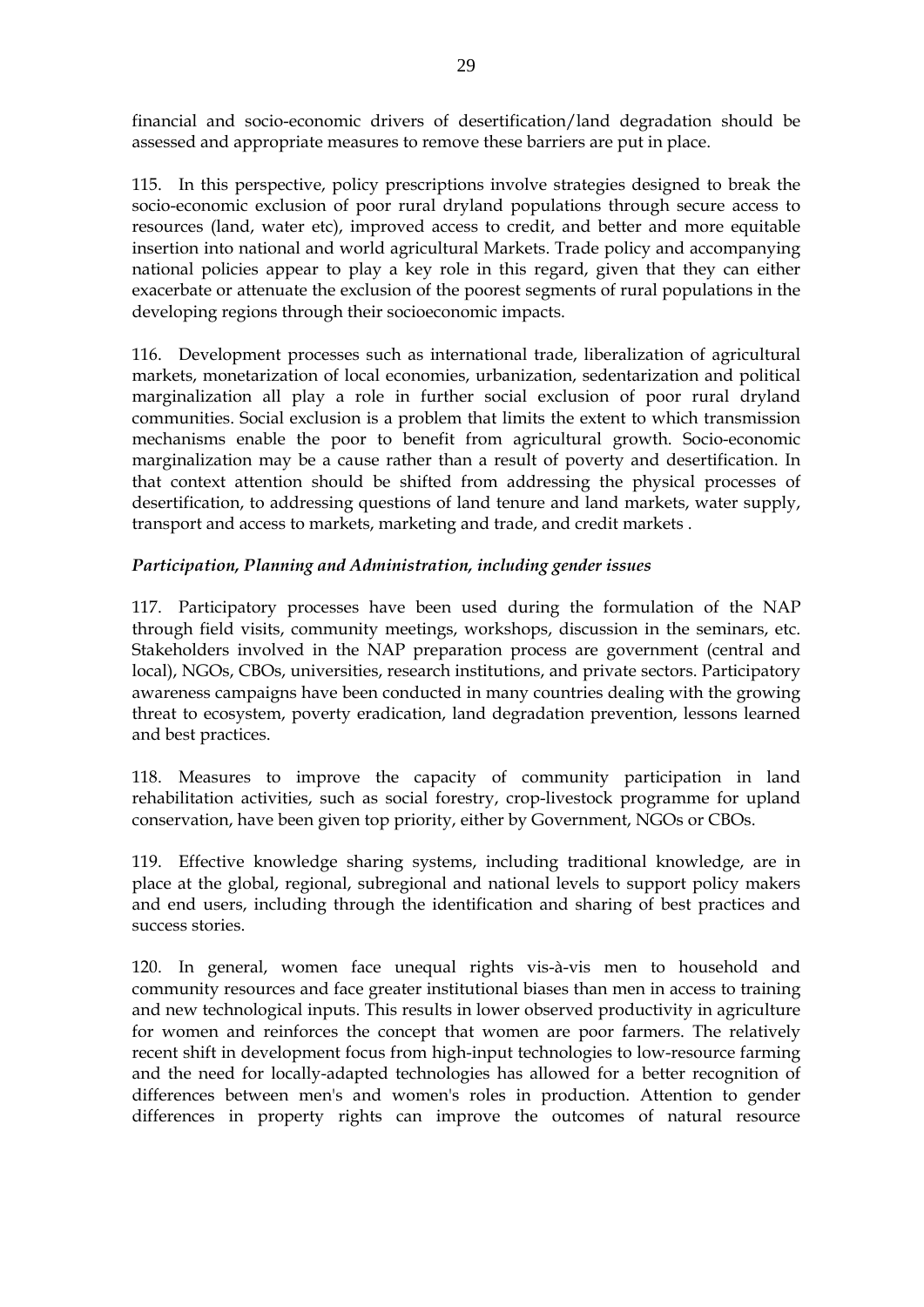management policies<sup>35</sup> and projects in terms of efficiency, environmental sustainability, equity, and empowerment of resource users.

#### *International Conventions and commitments*

121. Climate change adds a new dimension to the question of how to reconcile development and sustainable land use, especially in a context of increasing risk of drought and desertification. All ESCAP countries should be committing to the key international conventions on climate change, desertification, biodiversity conservation and international trade in endangered species. Making development more sustainable by changing development paths can make a major contribution to climate change mitigation, but implementation may require additional resources to overcome multiple barriers. There is a growing understanding of the possibilities to choose and implement mitigation options in several sectors to realize synergies and avoid conflicts with other dimensions of sustainable development... Irrespective of the scale of mitigation measures, adaptation measures are necessary. Addressing climate change issues can be considered as an integral part of sustainable national development policies.

122. Member countries should make use of existing national legislation, even if it is not specifically aimed at desertification, where it represents a considerable potential for fulfilling obligations under UNCCD. National coordinating bodies should implement a multi-stakeholder exercise across several sectors, involving multiple ministries including finance and planning. It is important that the focal points serving these bodies have sufficient authority and resources to impact project portfolio management and coordination among ministries

123. Desertification/land degradation issues should be addressed in relevant international fora, including those pertaining to agricultural trade, climate change adaptation, biodiversity conservation and sustainable use, rural development and sustainable development and poverty reduction.

124. Knowledge of interactions between climate change adaptation, drought mitigation, and restoration of degraded land in affected areas is improved to develop tools to assist decision making. Mutually reinforcing measures among desertification/land degradation action programmes and biodiversity and climate change mitigation and adaptation should be introduced and/or strengthened so as to enhance the impact of interventions.

# **CONCLUSIONS AND RECOMMENDATIONS**

<u>.</u>

125. It was decided that the Commission for Sustainable Development (CSD) sessions in 2008 and 2009 should focus on agriculture, rural development, land, drought and desertification, and on Africa. RIM recognizes the importance of all topics on the CSD-16/17 agenda, and the inter-linkages between the four thematic areas. Decisions made

<sup>35</sup> IFPRI 1997 FCND Discussion paper no. 29 Gender, property rights, and natural resource Ruth Meinzen-Dick, Lynn R. Brown, Hilary Sims Feldstein, and Agnes R. Quisumbing. International Food Policy Research Institute, Washington. D.C.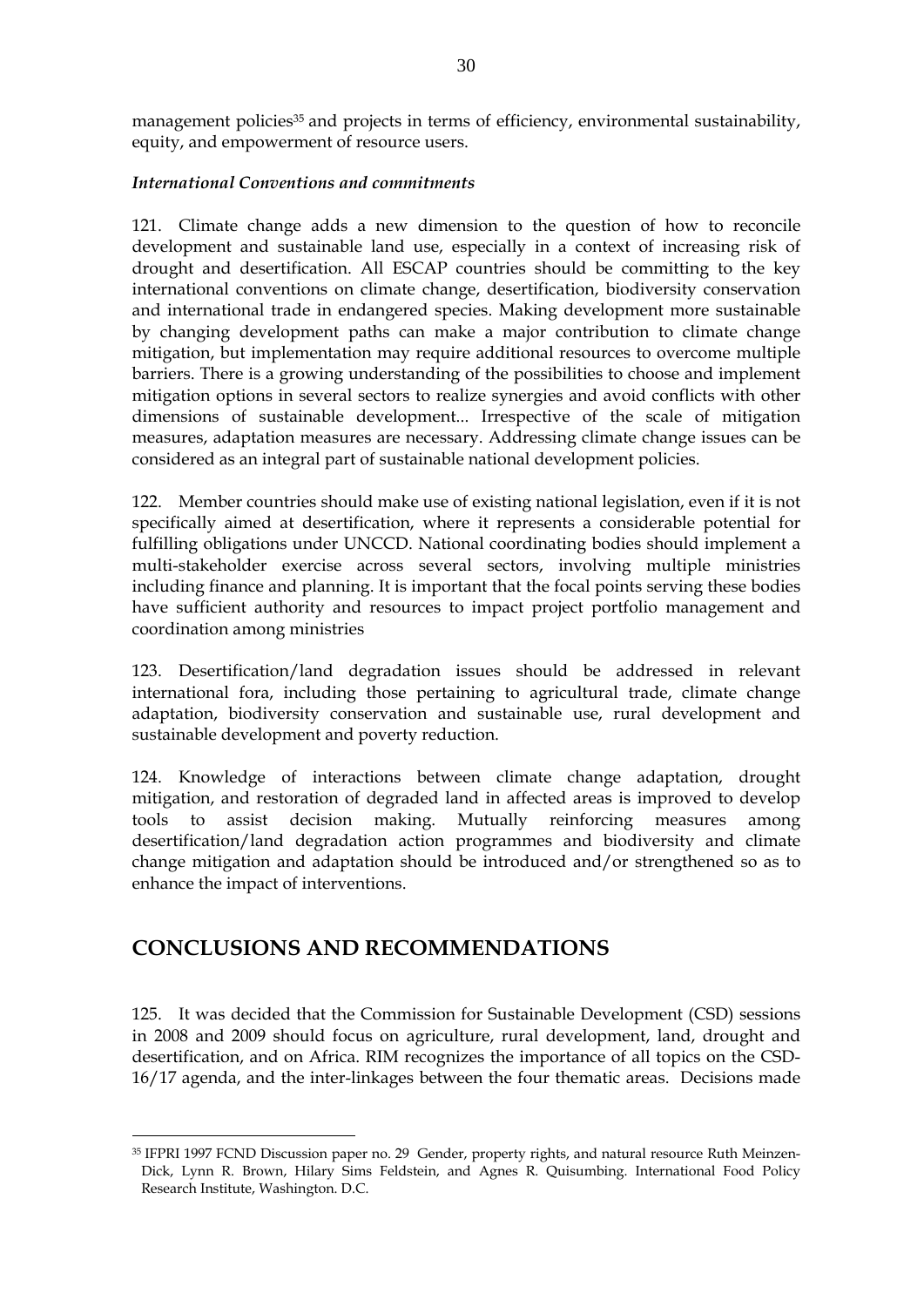today on how to tackle these problems in the Asian context will have long-lasting implications for ecosystems and the livelihoods of people that depend on them.

126. This thematic cluster addresses the core of concerns of the ESCAP member countries and constitutes an opportunity to focus attention on progress achieved as well as highlighting the on-going and emerging problems in the entire Region that also encompasses the Asian and Pacific countries, Central Asia, and South-west Asia.

#### *Discussion points for RIM to consider*

127. The RIM may wish to take note of and bring the following key points for the attention of the Commission for Sustainable Development at CSD-16.

- (a) RIM encourages the CSD to recognize the inter-linkages between land degradation, ecosystem structure and function and rural livelihoods. More specifically, the CSD should consider how reversal of land degradation will affect ecosystems and livelihoods and how ecosystems provide services such as water flows and biomass production which underpin rural production systems. Integrated management approaches are needed to ensure that land use policies are a driver rather than a constraint for sustainable development and for achieving the Millennium Development Goals.
- (b) RIM wishes to highlight that there are inter-linkages between this thematic cluster and other thematic clusters that will be the subject of discussions at future meetings of the CSD and supports measures to harmonize policy options across all key issues.
- (c) RIM recognizes that desertification in Asia and the Pacific is quite a complex phenomenon. Desertification manifests itself in many different forms across the vast Asian continent. To be fully effective, activities to combat desertification and drought need to be carefully tailored to the particular circumstances and needs of each country and because of the lack of funds and of trained personnel, Asia and the Pacific more than most regions, requires more assistance to combat and reverse desertification. In particular, to support the activities of the fledgling (Thematic Programme Networks) TPNs. For example, the countries of North-east Asia could become financial supporters of the TPNs in Mongolia and China.
- (d) RIM recognizes the need for greater technical and financial assistance, as discussed in the Doha Development Agenda. The pledges made there remain yet to be realized. In the Uruguay Round of Trade Negotiations, industrialized countries had assured the developing countries to support them in developing their capabilities to deal with the environment-related problems. Non-fulfillment of these commitments was raised from time to time by developing countries. This issue needs to be pursued to achieve the basic objective of improving environmental sustainability.
- (e) RIM recognizes that developing countries and subregions need to identify their own priorities and initiate concerted action with maximum self reliance and minimal external assistance to arrest desertification/land degradation and retard poverty. The fact remains that more than a decade after the Earth